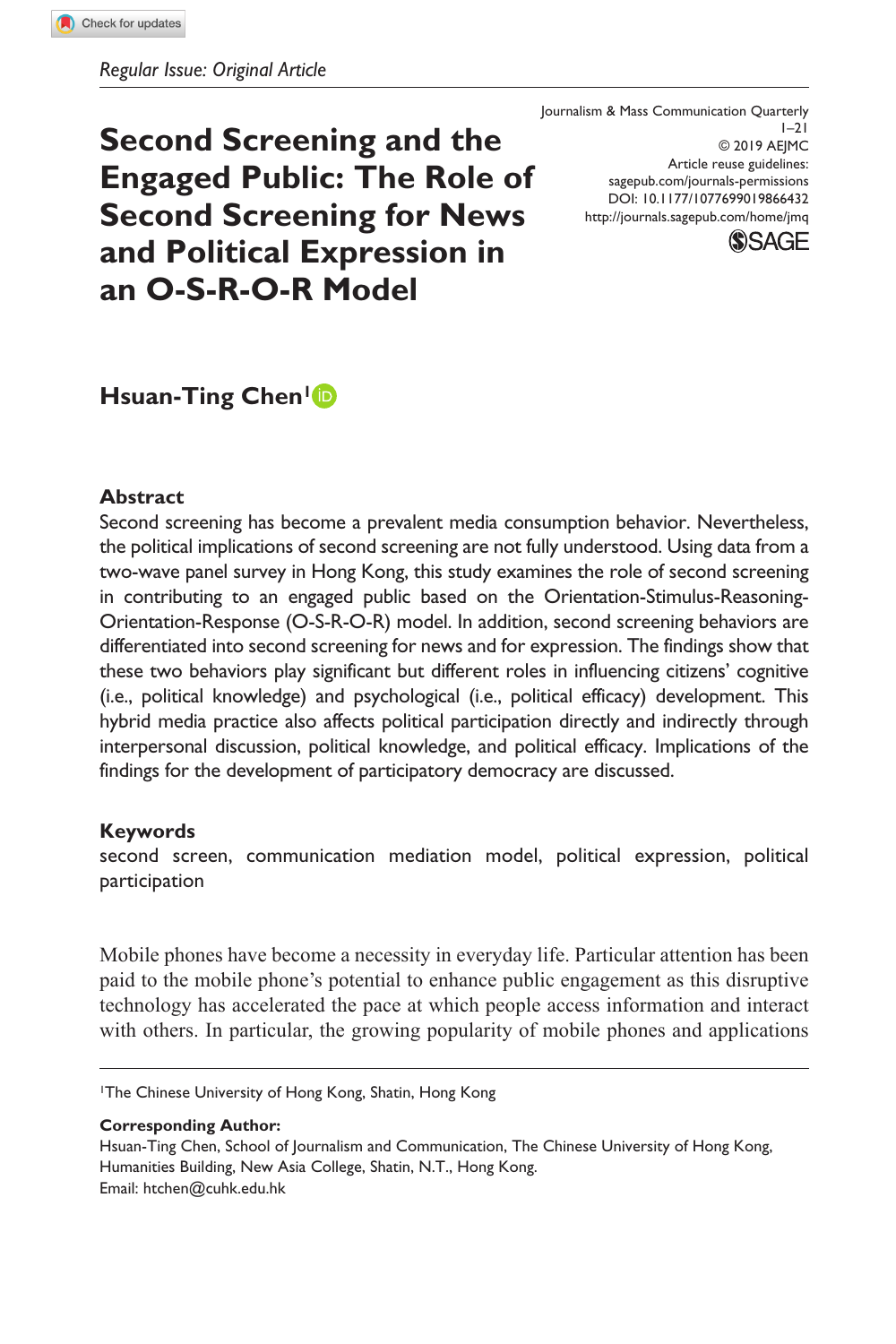(apps) in politics has generated a body of research on how mobile communication activities contribute to democratic engagement (Campbell & Kwak, 2011; Kim, Chen, & Wang, 2016). These studies have documented a positive effect of mobile phone use, especially for news, information, and discussion, on political participation.

In addition to using a mobile phone as the "only screen" (not simultaneously used with TV viewing) to seek information and communicate with others, it is becoming increasingly common to use a mobile phone as a second screen while watching television. A Nielsen report in 2013 suggested that nearly half of smartphone owners and tablet owners use their devices as second screens while watching TV every day. This growing second screening practice has recently received a great deal of scholarly attention as researchers have strived to understand whether this type of media use practice could play a significant role in promoting a more engaged public. However, empirical research about second screen use is still in its nascent stage, and the effects of engaging in second screening on political engagement have not yet been fully explored. This study aims to capture a more comprehensive picture of how second screening encourages an engaged public by applying the Orientation-Stimulus-Reasoning-Orientation-Response (O-S-R-O-R) model (Cho et al., 2009; McLeod et al., 2001). In particular, this study focuses on mobile phone use for second screening to build on the literature on second screening behavior as well as mobile phones.

Political communication is increasingly shaped by interactions among older and newer media logics (Chadwick, 2013). Second screening exemplifies the concept of hybrid media in that the use of a second screen embodies a complex bundle of practices that involve integrating and switching across and between live broadcasting media and mobile devices. For example, it allows users to be interactively involved in the program they are watching by obtaining more information on the Internet or making relevant comments on social media. Second screening also gives audiences a greater ability to shape public discourse alongside political elites' narrative given that the hybrid environment allows them to be more engaged in political information and conversation with a mixture of different sources, such as alternative media and social opinion cues (Barnidge, Gil de Zúñiga, & Diehl, 2017)

Although previous studies have examined whether and to what extent second screening directly influences political participation, the underlying dynamic has not been fully documented. This study utilizes the O-S-R-O-R model, a well-established integrative framework that details the process of media effect, to explicate the reasoning process (the first R) in second screening by differentiating second screening for political expression from second screening for news and information (S). It also tests both political efficacy and political knowledge as the two orientations (the second O). Thus, this study provides insight into second screening as a hybrid media practice that provides paths for citizens to engage in politics (the second R) from a process-oriented approach.

Scholars have documented the potential of second screening to be an influential prodemocratic practice (Gil de Zúñiga & Liu, 2017; McGregor & Mourão, 2017). The popularity of mobile use in Hong Kong as well as its political situation and media environment provides a rich context for this study to understand the effect of second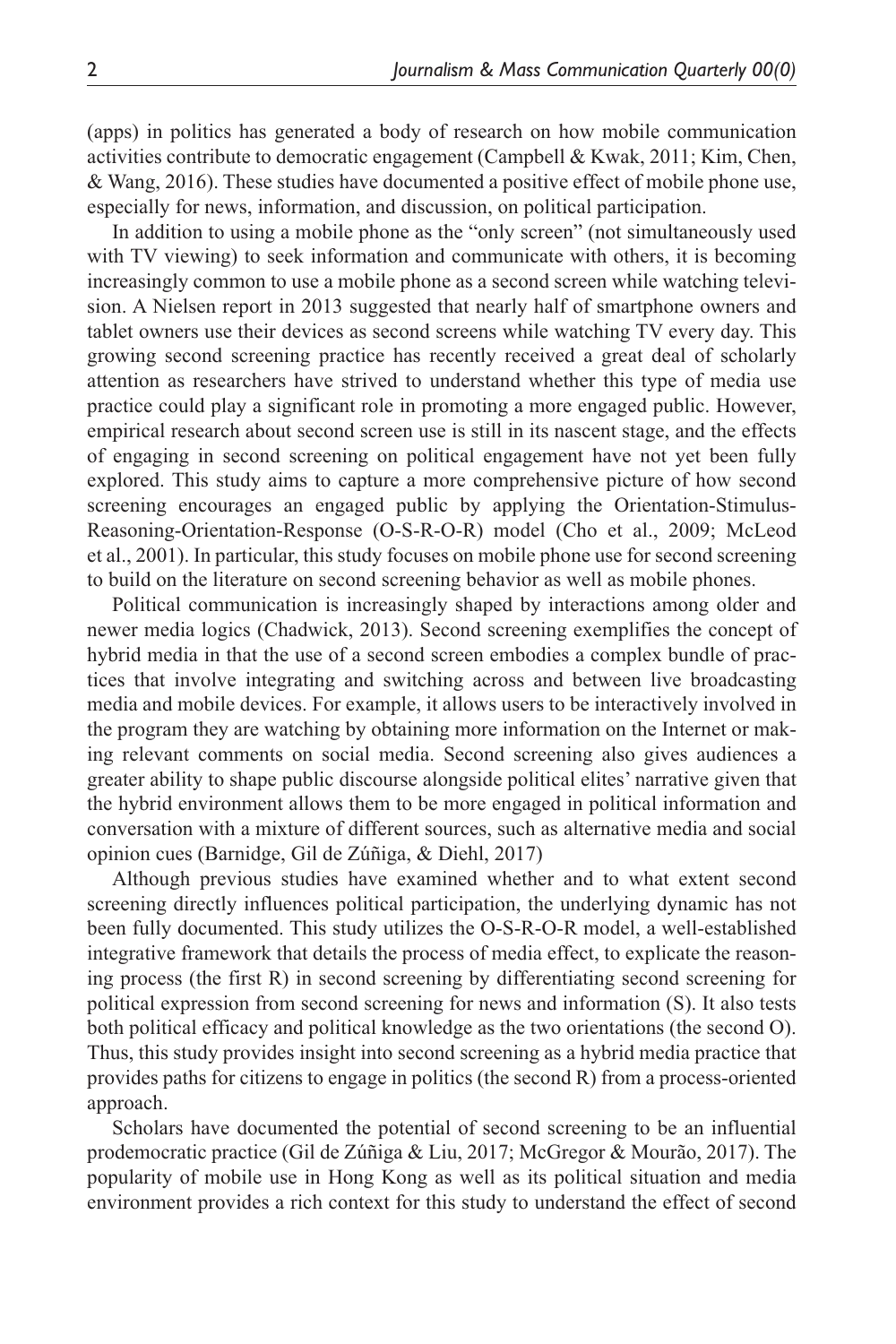screening. Hong Kong is one of the most mobile-centric cities in the world, with mobile phone penetration exceeding 200% (Office of the Communications Authority, 2018). In addition, it has a politically active landscape. The 2016 Legislative Council Election featured a record number of candidates and more than 2.2 million voter turnout (58% of the electorate). Although Hong Kong has a semi-democratic political system, its political environment has grown more tense in the past few years under China's sovereignty. A series of large-scale protests since 2003 and the 2014 Umbrella Movement have highlighted accumulated conflict and entrenched confrontation between the Chinese government and the people of Hong Kong regarding democratization. Despite politically vibrant activities such as elections and social movements, however, Hong Kong's mainstream media has increasingly engaged in self-censorship due to Chinese authorities' growing interference in the media; Hong Kong's World Press Freedom Index ranking dropped from 18th in 2002 to 70th among 180 places worldwide in 2018 (Reporters Without Borders, 2018).

Second screening allows news audiences to access more diverse information sources, provides a space for opinion expression, and gives more power to the audience relative to media organizations, political parties, and politicians (Chadwick, 2013). Second screening also plays an important role in the development of participatory democracy and has been found to be more prevalent among citizens in countries such as China, Brazil, and Turkey, where the press freedom rankings are lower and journalistic media are less trustworthy (Gil de Zúñiga & Liu, 2017). Understanding the role of second screening in the context of elections in Hong Kong is, therefore, germane and timely.

### **The O-S-R-O-R Model and the Role of Second Screening**

How media use facilitates political participation, a core element of a healthy democracy, has long been a central interest for scholars. Media effects studies have shifted from examining the direct effect with the "Stimulus-Response (S-R)" framework to seeking indirect effects by exploring what factors mediate the effect of media use on political behaviors (Cho et al., 2009; McLeod et al., 2001). To examine not only *whether* but also *how* second screening influences political behaviors, this study adopts the O-S-R-O-R model, which derives from both communication and cognitive mediation models. The O-S-R-O-R model is an integrative and parsimonious framework that has been proposed to examine the mutual dynamics of media use and political behaviors when several different dimensions are considered, including interpersonal-communicative, cognitive, and psychological antecedents. The model does not assume that media use influences political action directly. Instead, it explicates that media use should indirectly affect behaviors through prompting different political reactions and orientations. Furthermore, the model highlights the dual roles of mass and interpersonal communication in facilitating information acquisition and dissemination through interpersonal networks. This is a suitable framework for this study, which aims to distinguish between second screening for news and information and for expression. Both the communication mediation and cognitive mediation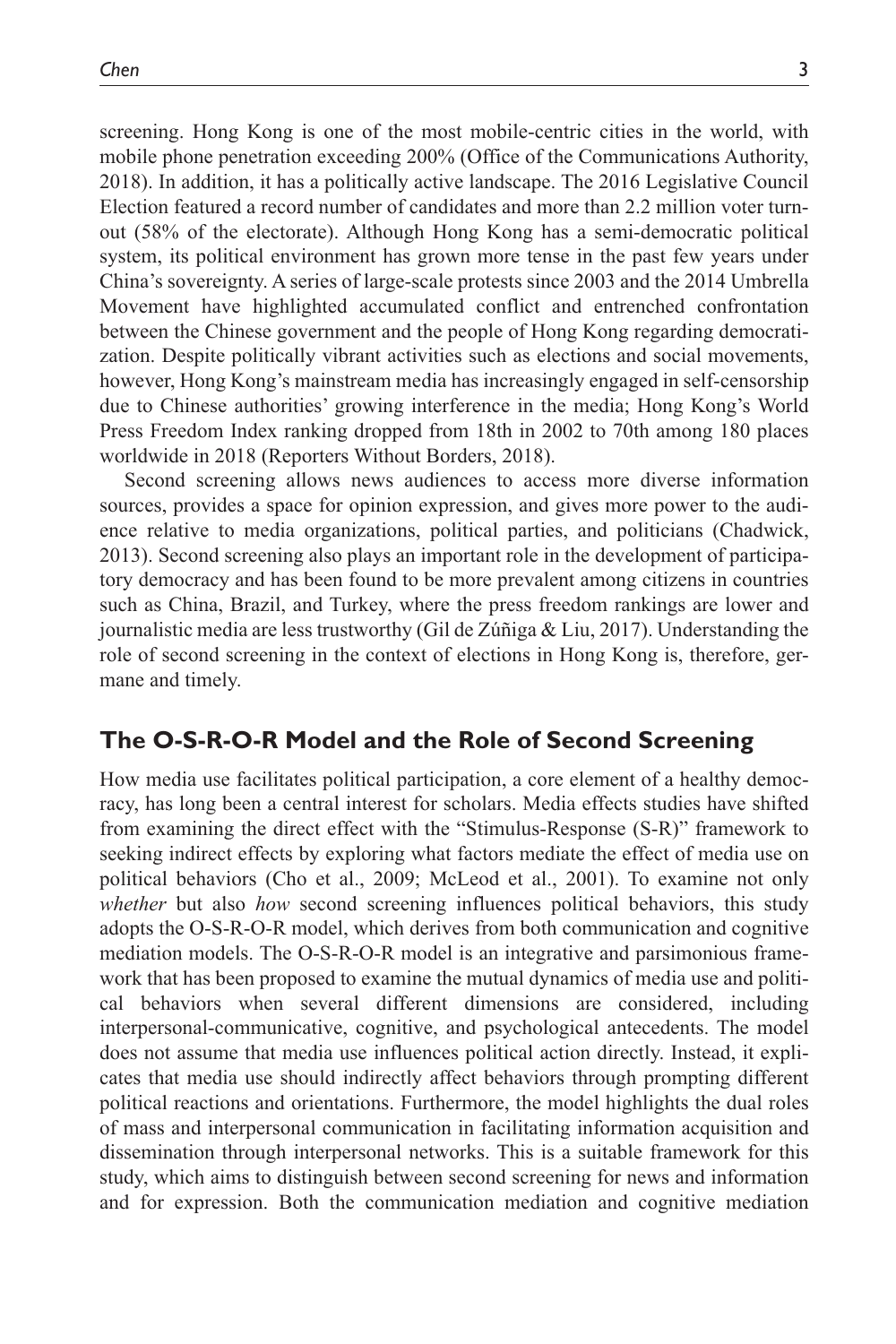models and how they integrate into the O-S-R-O-R model are detailed below, followed by an explanation of how the O-S-R-O-R model functions in the second screening context.

The *communication mediation model* (Orientation-Stimulus-Orientation-Response; McLeod, Scheufele, & Moy, 1999) posits that communicative behaviors (i.e., news media use and political discussion) are the stimulus (S) that plays a significant role in mediating the effects of structural-objective factors (i.e., personal background dispositions, the first O) on political response (R). This model demonstrates the significant effects of mass and interpersonal communication on engagement in political activities. It further considers the "internal states" (the second O) that mediate the effect of media use (S) on political action (R) in the indirect process. The second set of orientations in the model comprises any cognitive, attitudinal, and psychological outcomes of news media use that prompt political participation (McLeod, Kosicki, & McLeod, 2002). Previous research suggests that political knowledge and political efficacy play significant roles as second orientations that help direct the media effects to behavioral outcomes (Chan, Chen, & Lee, 2017; Jung, Kim, & Gil de Zúñiga, 2011; McLeod et al., 1999).

The O-S-O-R model was later combined with the *cognitive mediation model* (Eveland, 2001) and became the O-S-R-O-R model. This framework includes reasoning (the first R) as a significant mediator for news media use to produce political outcomes (Cho et al., 2009). The model separates the stimuli by distinguishing between "reception" and "expression" of the information. The reception of information from the media continues to be the Stimuli, whereas messaging and discussion that comprise the expressive behavior become the Reasoning component (the first R). Therefore, Reasoning entails cognitive processes by which mental elaboration and cognitive reflection take place (Eveland, 2002). Cho and his colleagues (2009) emphasize the significant role of opinion expression and interpersonal discussion as the reasoning process because these expressive behaviors can facilitate greater belief in one's competency to talk about and understand political issues (Jung et al., 2011; Kenski & Stroud, 2006).

To summarize, typical applications of the O-S-R-O-R model include sociodemographic variables (e.g., income, education, age, and gender) as the first O. Because these variables can affect the extent to which second screening behaviors contribute to the political variables in this model, they are residualized for all statistical tests of relationships (Chan et al., 2017; Jung et al., 2011). The "S" represents the media variables, and the first R is the expressive behaviors. The second O stands for cognitive and psychological attributes caused by stimulus and reasoning, including political knowledge and efficacy (Jung et al., 2011; McLeod et al., 1999), and participatory behaviors are the responses (the second R). Taken together, the O-S-R-O-R model provides an overall picture to understand the effects of second screening by revealing a more comprehensive mediation sequence among different factors that eventually lead to behavioral outcomes.

A few simplifying assumptions of the model need to be noted. Indeed, many of the paths could be bidirectional in reality, but this study proposes the causal order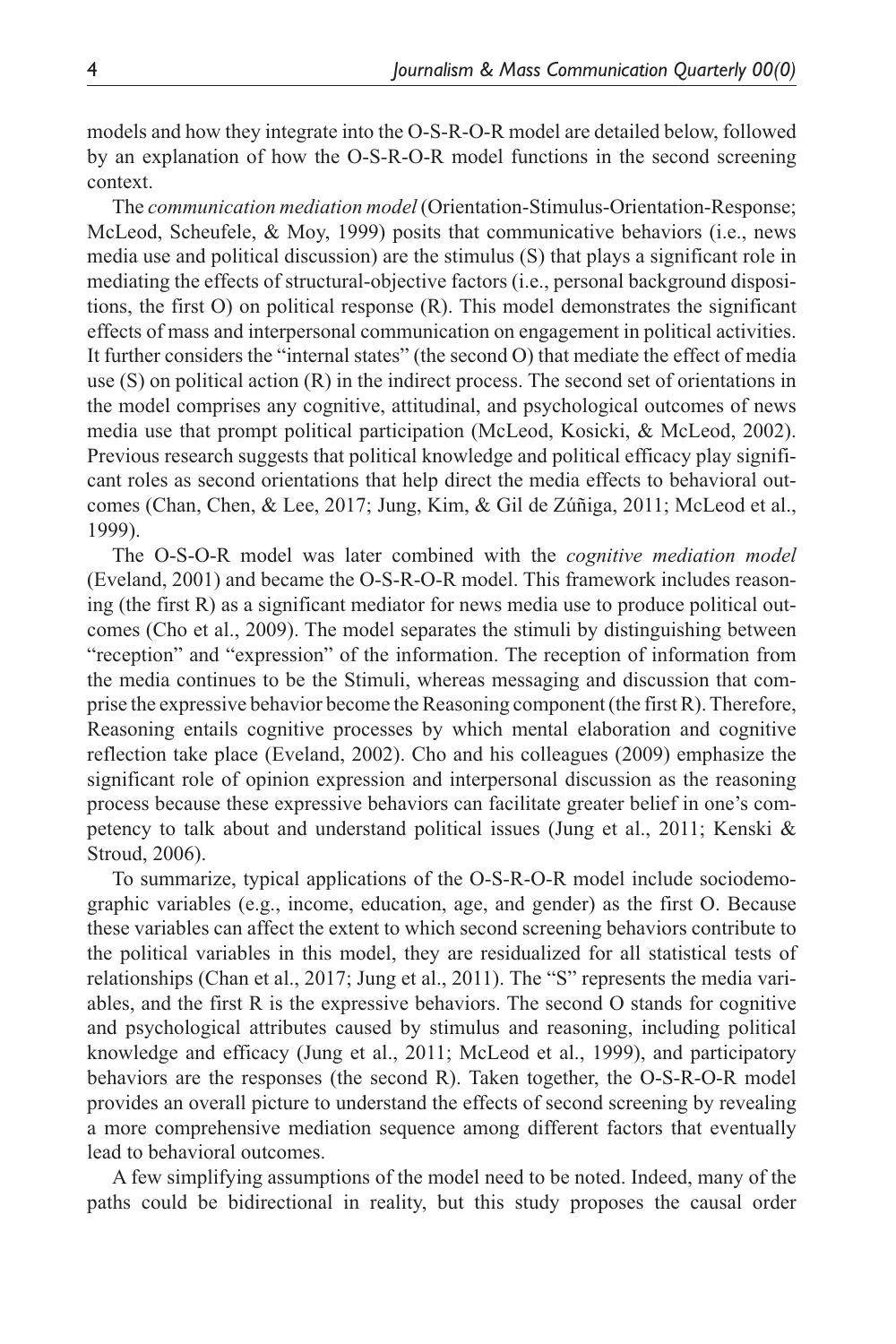following the above-explicated theoretical arguments from the O-S-R-O-R model as the model is theorized with a causal structure among these variables (Cho et al., 2009). The causal structure model has been supported in the literature through empirical testing with different types of data sets (e.g., cross-sectional data and two-wave panel data) and with model comparisons regarding different sequences of the paths (e.g., completely or partially reversed models) and different analytical approaches (e.g., cross-sectional model, fixed-effects model, and auto-regressive model; Eveland, Hayes, Shah, & Kwak, 2005; Shah et al., 2007; Shah, Cho, Eveland, & Kwak, 2005). Accordingly, there are theoretical and empirical reasons to expect the proposed direction. This study utilizes a two-wave data set and controls for Wave 1 levels of mediators and dependent variables to make the tests of causal links more robust.

Nevertheless, it is worth noting that few studies to date have formally tested the full O-S-R-O-R model, in particular when mobile use is considered. A notable exception was Chan et al.'s (2017) study that utilized the O-S-R-O-R model (with the first O as the controls) to explicate how mobile and social media use affected political participation through messaging, discussion, and political efficacy. However, the cognitive factor (i.e., political knowledge) as the second orientation was not included in the model. As research on second screening is in its nascent stage, work to date has not yet fully explored the process regarding the effect of second screening behaviors on political participation. For instance, McGregor and Mourão (2017) found that second screening for news mediates the path between TV news consumption and online political participation, but they did not include the reasoning components (e.g., political expression and discussion) and the second orientations (e.g., political efficacy and political knowledge) when they applied the communication mediation model. The limited evidence regarding the role of second screening and the underlying process in influencing political outcomes makes this study necessary.

# **Explicating Stimuli and Reasoning Process in Second Screening: Differentiating Second Screening for News and Information and Second Screening for Expression**

To understand the O-S-R-O-R model in the second screening context, this study furthers the literature by distinguishing between second screening for news and information and for expression. Most previous studies used "second screening" as a broad umbrella term without differentiating different kinds of second screening behaviors (e.g., Barnidge et al., 2017; Gil de Zúñiga, Garcia-Perdomo, & McGregor, 2015; McGregor & Mourão, 2017). Only a very few studies have examined different second screening behaviors, such as encountering debate information, reading about the debate, and commenting on the debate, and how they influence citizens' attention, political learning, and democratic engagement (Chadwick, O'Loughlin, & Vaccari, 2017; Vaccari, Chadwick, & O'Loughlin, 2015). However, only bivariate relationships were examined. The underlying process regarding how different second screening behaviors affect political engagement through communication mediation and cognitive mediation processes has not yet been fully explored.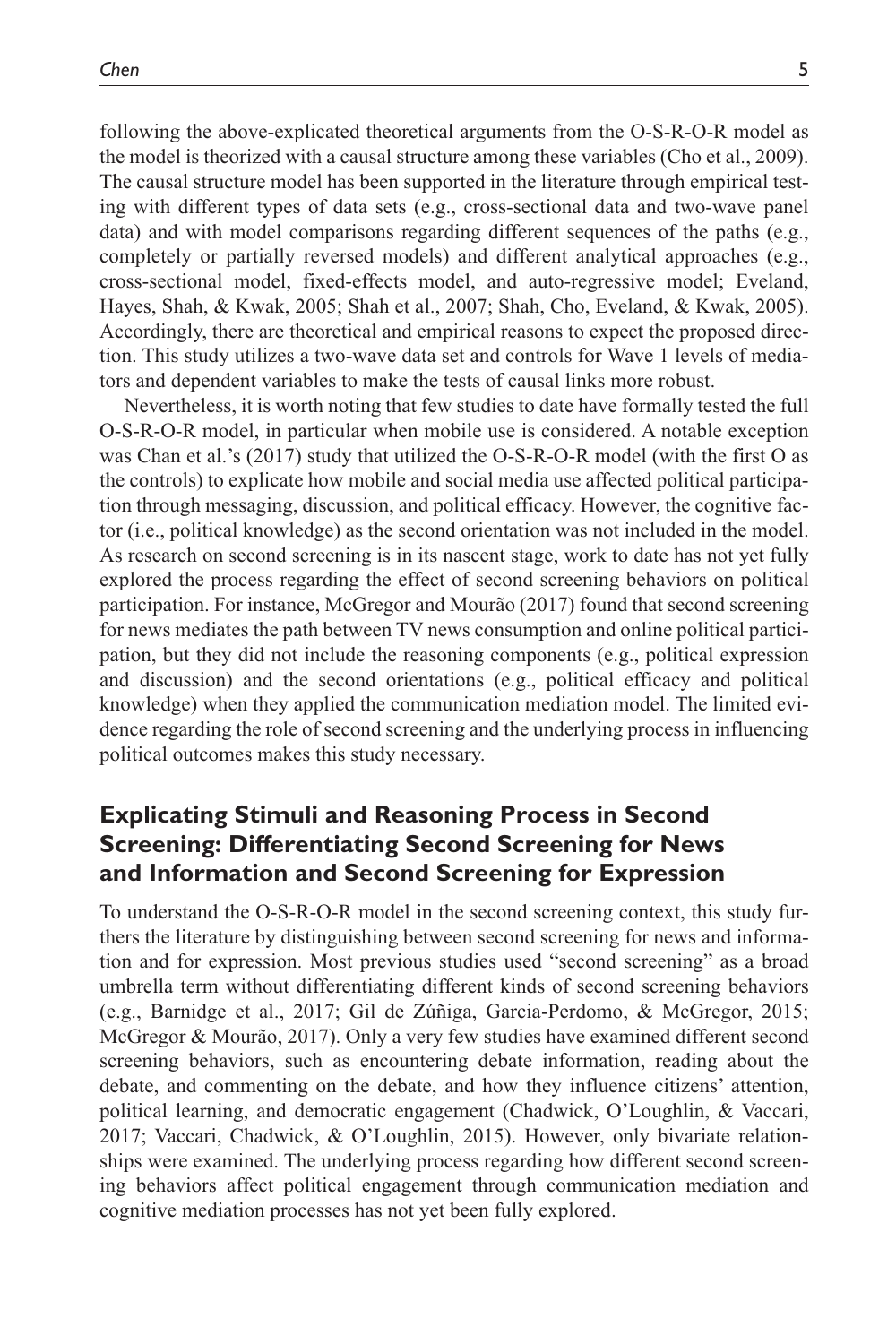Second screening for news and information is proposed to be situated as the Stimuli in the model, whereas second screening for expression should belong to the Reasoning process for the following reasons. The concept of second screening comprises both information consumption and expressive commentary during media events (Barnidge et al., 2017). For information consumption, as Vaccari et al. (2015) theorized, second screening is a mixed bundle of practices which involves different combinations of active information-seeking practices via computer-mediated media and passive information-reception practices associated with broadcast media. Accordingly, second screening for news and information should be more related to information exposure and consumption, which makes sense to be examined as the Stimuli. This would be similar to other studies in which social media use for news (Gil de Zúñiga, Molyneux, & Zheng, 2014), mobile use for news (Chan et al., 2017), online information seeking (Shah et al., 2005), and broadcast media use (Jung et al., 2011) are investigated as stimuli.

Second screening for expression is proposed as a reasoning element in the model given that opinion expressive behavior plays an essential role in deliberative and participatory democracy (Benhabib, 1996; Chen, 2018b). This study conceptualizes opinion expressive behaviors in a more general way that includes both political expression and discussion given that expressing and exchanging opinion are different in their levels of interactivity. For example, Chadwick et al. (2017) examine the effect of commenting on a political debate on social media as a second screening expressive behavior but did not specifically capture discussion behaviors. Huber, Gil de Zúñiga, Diehl, and Liu (2019) investigate discussion behaviors in their second screening measurement by asking how often people use an additional electronic device to access the Internet or social media to get more information or to "talk about" the program or event they are viewing but do not examine political expression. Accordingly, this study includes these different expressive behaviors to examine their combined effect on participatory democracy.

People second screen not only to obtain news but also to express their opinions. Scholars have documented the prevalent second screening behavior of real-time commenting online during political debates or news (Vaccari et al., 2015). Through commenting on the event or engaging in conversations about it, the deliberative nature of political expression and discussion that facilitates political reasoning is embedded in the second screening practice. In the process of expressing an opinion and talking with others, people who second screen can carefully and continuously think about topics, weigh the pros and cons, and crystallize their dispositions as political expression entails mental elaboration and collective consideration of diverse arguments from different sources (Benhabib, 1996; Kim, Wyatt, & Katz, 1999). This series of expressive behaviors should induce strong political orientations that enhance political knowledge (Eveland et al., 2005; Jung et al., 2011), boost political efficacy (Chan et al., 2017; Jung et al., 2011), and mobilize people to participate in politics (Gil de Zúñiga et al., 2014; McLeod et al., 1999).

Furthermore, second screening for expression should encourage face-to-face interpersonal discussion given that channel-specific expression is a significant act that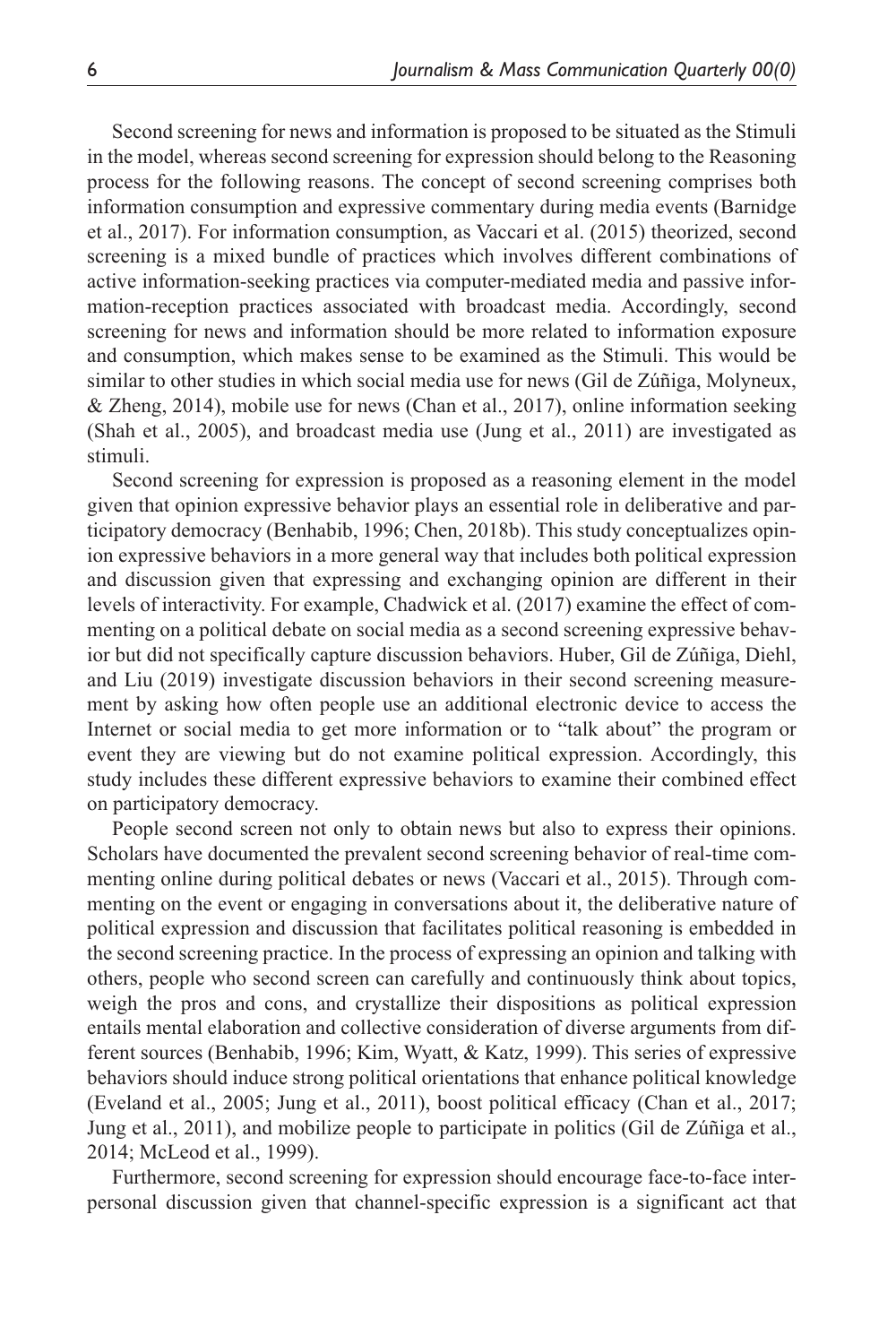takes place in between channel-specific media use and face-to-face political discussion. As Huber et al. (2019) argued, exposure to real-time conversations online and having conversations with others related to specific content while watching TV may subsequently lead to conversations about other topics both online and offline. The reasoning component (the first R) in the O-S-R-O-R model should comprise two interrelated forms of expressive and conversational behaviors, including second screening expression (a mediated channel-specific expression and discussion) and interpersonal political discussion (a face-to-face opinion exchange in everyday life). Therefore, second screening for expression together with face-to-face political discussion is proposed to represent the significant reasoning process (the first R) in the O-S-R-O-R model. The following hypothesis is proposed:

**H1:** Second screening for news and information will be positively associated with second screening for political expression (**H1a**) and interpersonal political discussion (**H1b**).

# **Explicating the Second Orientations: Political Knowledge and Efficacy in the Effect of Second Screening Use on Political Participation**

Political knowledge and efficacy are cognitive and psychological outcomes that play significant roles as the second orientations in the O-S-R-O-R model (Dimitrova, Shehata, Strömbäck, & Nord, 2014). They have been hypothesized and found in many previous studies as a consequence of media use and political conversation (Dimitrova et al., 2014; Eveland et al., 2005; Goh, 2015; Kenski & Stroud, 2006). Well-informed citizens will be able to make reasoned decisions and be engaged in public affairs (Delli Carpini & Keeter, 1996). Individuals' subjective perception of their ability to make a difference in the political process (i.e., political efficacy) is another significant foundation for various types of participation in politics (Kenski & Stroud, 2006; Verba, Scholzman, & Brady, 1995). This study continues this stream of research by examining political knowledge and efficacy as the two second orientations and their roles in the second screening context.

### *Political Knowledge*

People learn about politics and public affairs from the news media and from engaging in the reasoning process by expressing opinions and discussing politics with others, which should, in turn, mobilize political activity (Verba et al., 1995). As second screening has become a prevalent media use behavior, there is a growing debate about whether it has a positive or negative influence on people's cognitive and behavioral engagement. Some scholars who consider second screening as a nonpurposive act that simulates multitasking are concerned about the negative impact of second screening on cognitive abilities. For example, Van Cauwenberge, Schaap, and van Roy (2014)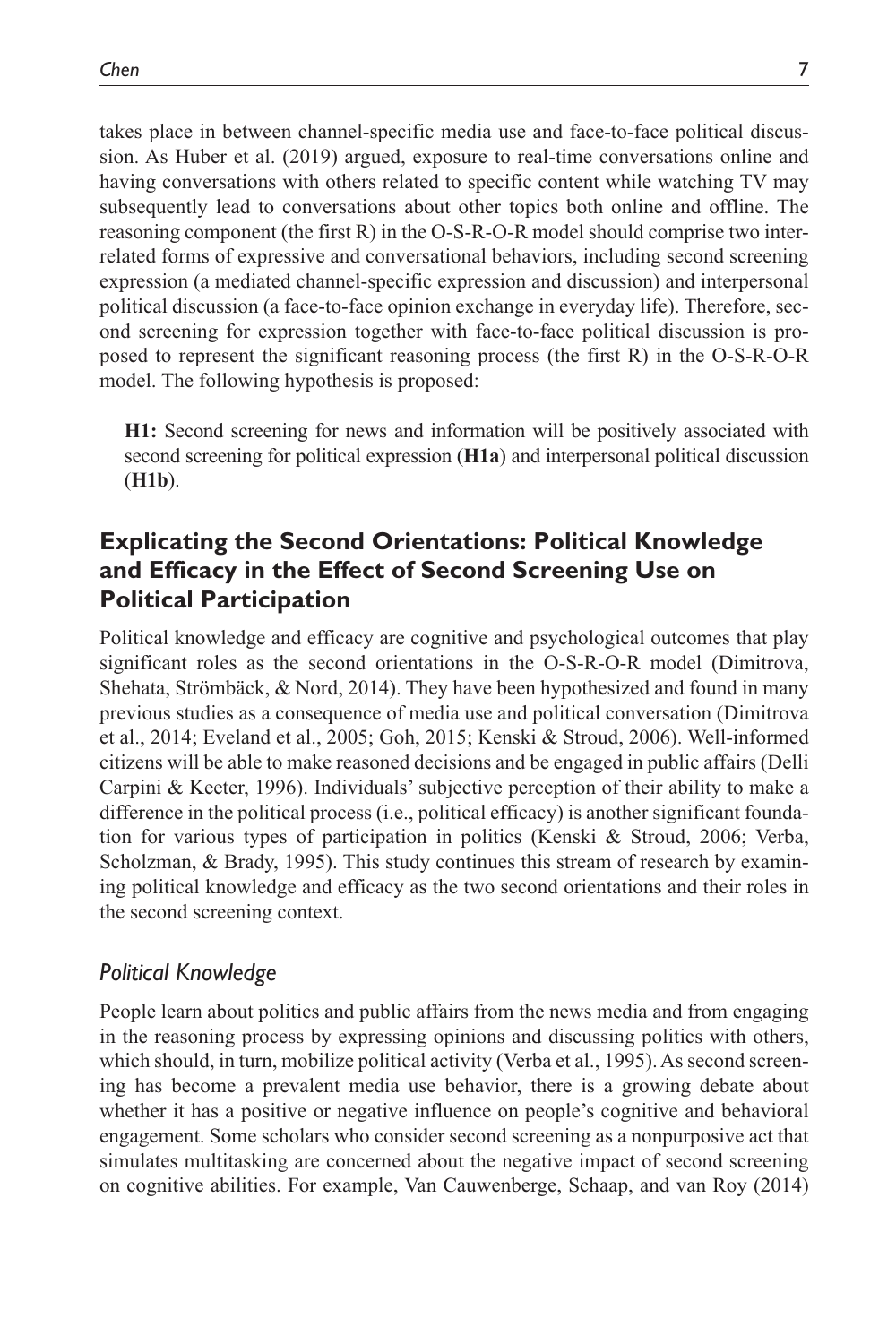found that second screen viewing leads to lower news recall and comprehension. Gottfried and his colleagues (2017) also documented that the effect of debate viewing on campaign knowledge is dulled when viewers simultaneously engage in social media multitasking.

However, the other school of thought argues that second screening is a purposive and hybrid rather than a separate act. While watching a TV program, people access other digital devices, such as mobile phone and laptop, to obtain more relevant information and discuss the issues covered in the program (Gil de Zúñiga et al., 2015). Given that second screening behavior is goal-oriented, which is a complement to rather than a distraction from their behaviors on the first screen device, second screening should encourage cognitive and behavioral engagement. Chadwick et al. (2017) found that people who second screened via social media while watching an election debate were more likely to increase both their attention to the campaign and their perception that they had learned enough to make an informed choice.

Although acknowledging the positive effect of second screening on cognitive ability, studies that focus on the purposive act of second screening have not yet examined its effect on cognitive ability in detail, nor have they tested an O-S-R-O-R model of second screening that incorporates political knowledge, which is a core element (i.e., the second O) that leads to political behaviors (the second R). It is, therefore, important to examine political knowledge as an outcome of second screening, which would in turn encourage participation in political activities (Gil de Zúñiga et al., 2015; McGregor & Mourão, 2017).

#### *Political Efficacy*

Political efficacy is defined as "the feeling that political and social change is possible, and that the individual citizen can play a part in bringing about this change" (Campbell, Gurin, & Miller, 1954, p. 187). The concept has been theorized as having two dimensions: internal political efficacy concerns the belief in one's own competence to understand and participate in politics, whereas external political efficacy is the perception of the government's responsiveness to the demands of citizens (Niemi, Craig, & Mattei, 1991). Much research has focused on internal political efficacy because media use and communication are more likely to induce internal efficacy than external efficacy (Shah et al., 2007). The extent to which people participate in politics is also more related to one's belief in one's abilities to engage in politics (i.e., internal efficacy) than one's perception of government responsiveness (i.e., external efficacy). Accordingly, the typical application of the O-S-R-O-R model has internal political efficacy as a second orientation.

In addition to political knowledge, the perceived self-ability to understand and participate in politics can also be obtained by different ways of communication, such as news media use and interpersonal communication (Kenski & Stroud, 2006). Once people's belief in their ability to influence politics is enhanced, they will be more likely to invest greater effort in action. Thus, internal political efficacy has been found to consistently and positively relate to political participation (Kenski  $\&$  Stroud, 2006),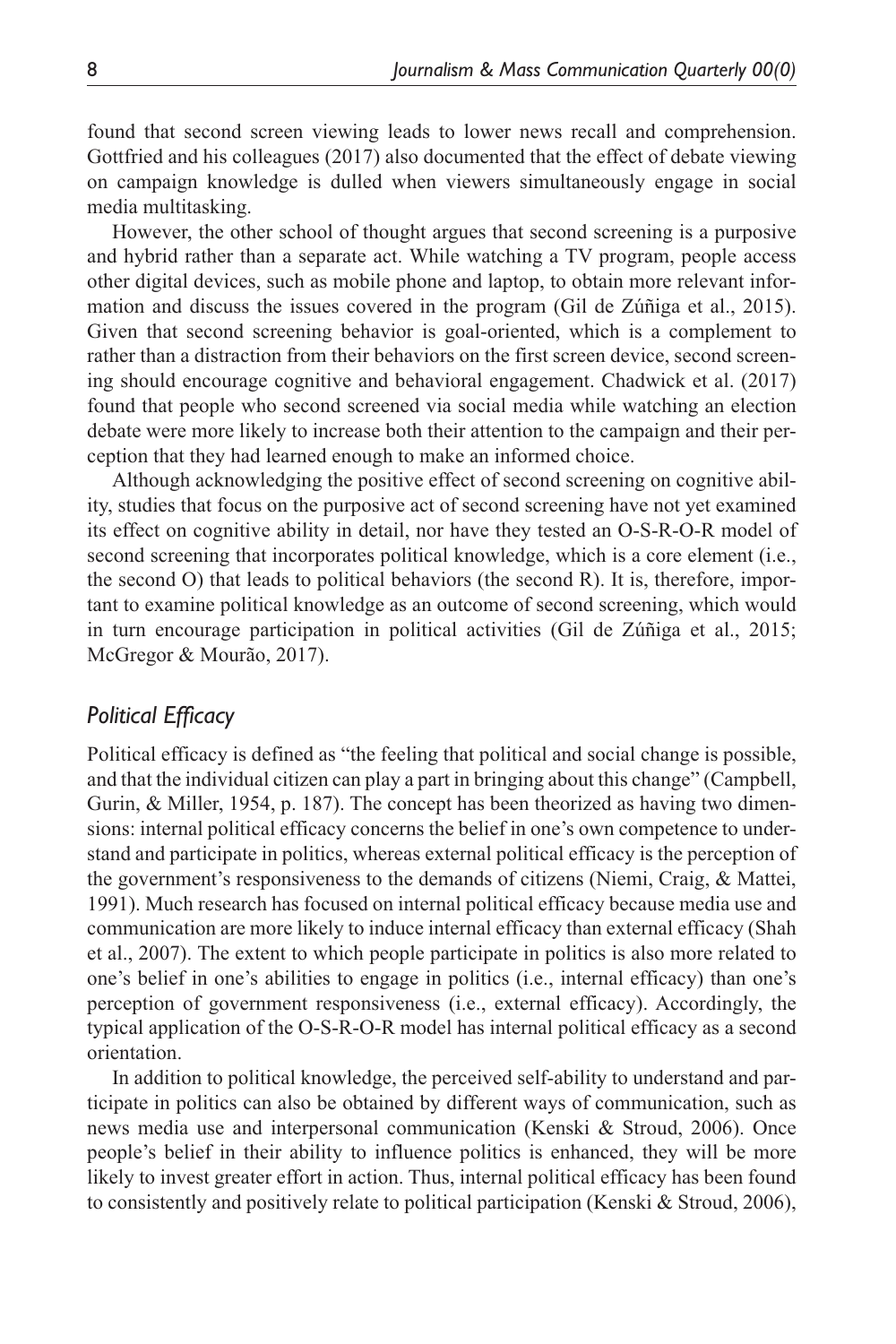

**Figure 1.** Proposed hypothetical model: An O-S-R-O-R model of communication effects with second screening for news and expression.

and it has been included in most of the studies on political participation with the O-S-R-O-R model (Chan et al., 2017).

Although political knowledge and efficacy play significant mediating roles in the O-S-R-O-R model, research on this mediating relationship in a second screening context is lacking. Researchers have separately examined how mobile phone use leads to political outcomes, such as discussion, political knowledge, and participation, rather than considering the variables and the relationships together to grasp a more comprehensive picture of the process (Campbell & Kwak, 2011; Kim et al., 2016; Lee, Kwak, Campbell, & Ling, 2014). Focusing on second screening behaviors, this study examines political knowledge and efficacy as the second orientations in the O-S-R-O-R model. This study aims to examine a full O-S-R-O-R model and to extend the model by including two differentiated second screening variables (i.e., second screening for news and second screening for expression) to provide an overall picture of how second screening affects individuals' cognitive, psychological, and behavioral outcomes. The following hypotheses are posited, and a research question is raised to examine the indirect effect of TV news on political engagement. A hypothetical model is then proposed (Figure 1):

**H2:** Second screening for news and information will be positively associated with political knowledge (**H2a**) and political efficacy (**H2b**).

**H3:** Second screening for expression will be positively associated with interpersonal discussion (**H3a**), political knowledge (**H3b**), political efficacy (**H3c**), and political participation (**H3d**).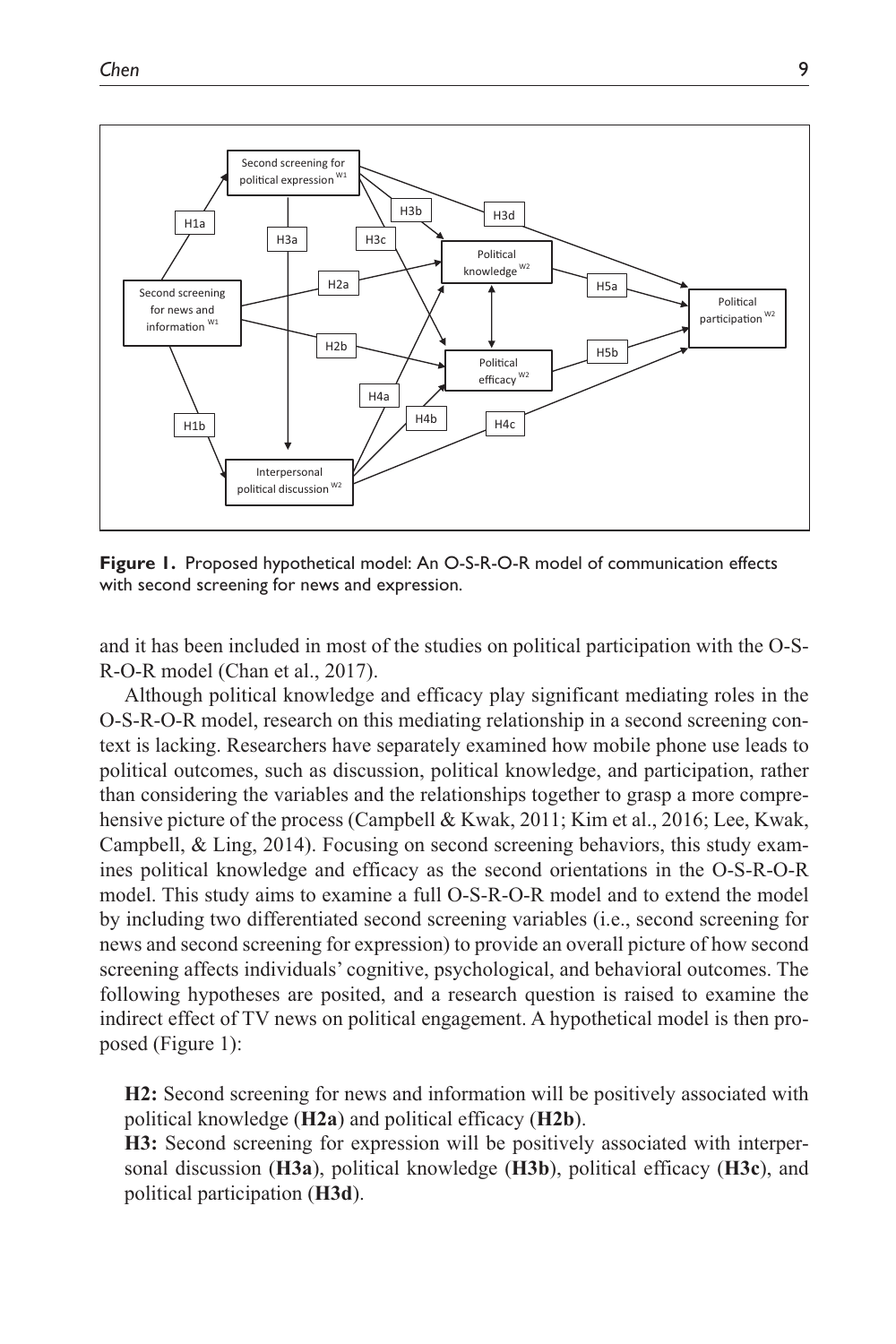**H4:** Interpersonal discussion will be positively associated with political knowledge (**H4a**), political efficacy (**H4b**), and political participation (**H4c**).

**H5:** Political knowledge (**H5a**) and political efficacy (**H5b**) will be positively associated with political participation.

**RQ1:** To what extent does second screening for news and information indirectly influence political behaviors through second screening for political expression, interpersonal political discussion, political efficacy, and political knowledge?

# **Method**

# *Data*

Data for this study came from a two-wave panel survey collected in Hong Kong. Both waves of the survey were administered online using Survey Sampling International (SSI), a Web survey panel company. The first wave  $(W<sup>1</sup>)$  was conducted a week before the election for the 2016 Hong Kong Legislative Council in September. To ensure a better representation of the Hong Kong population, participants were selected according to a stratified quota sampling method, with a quota based on census figures for gender, age, and income. This sample matching method has been validated by and commonly used in previous research (e.g., Iyengar & Hahn, 2009). A total of 1,141 participants completed the survey in  $W<sup>1</sup>$ . The second wave  $(W<sup>2</sup>)$  of data collection took place in October 2016, and 813 original respondents completed the survey questionnaire, which yields a retention rate of 71.3%.

# *Measures*

Focusing on the 2016 Hong Kong Legislative Council election, the measurements of media use are from W1, including second screening for news and information and second screening for political expression. The study also includes interpersonal political discussion, political efficacy, political knowledge, and political participation from W2 with their W<sup>1</sup> measures controlled to capture the effect of media use, specifically second screening.

*Second screening for news and information.* This study follows previous research in the way it assesses second screening but specifically separates the second screening activities into for news and information and for political expression (Gil de Zúñiga et al., 2015; McGregor & Mourão, 2017). Specifically, participants were asked how often on a 4-point scale  $(1 = never to 4 = always)$  they used a mobile phone as a second screen to *get news or information* in the past 6 months while watching (a) a news broadcast or election coverage and (b) political speeches or debates. The two items were averaged to form an index of second screening for news and information ( $W<sup>1</sup> M = 2.55$ ,  $SD = 0.84$ , Spearman–Brown coefficient = .68).

*Second screening for political expression.* Similar to the measurement of second screening for news and information, participants were asked how often (1 = *never* to 4 = *always*) they used a mobile phone as a second screen in the past 6 months for the following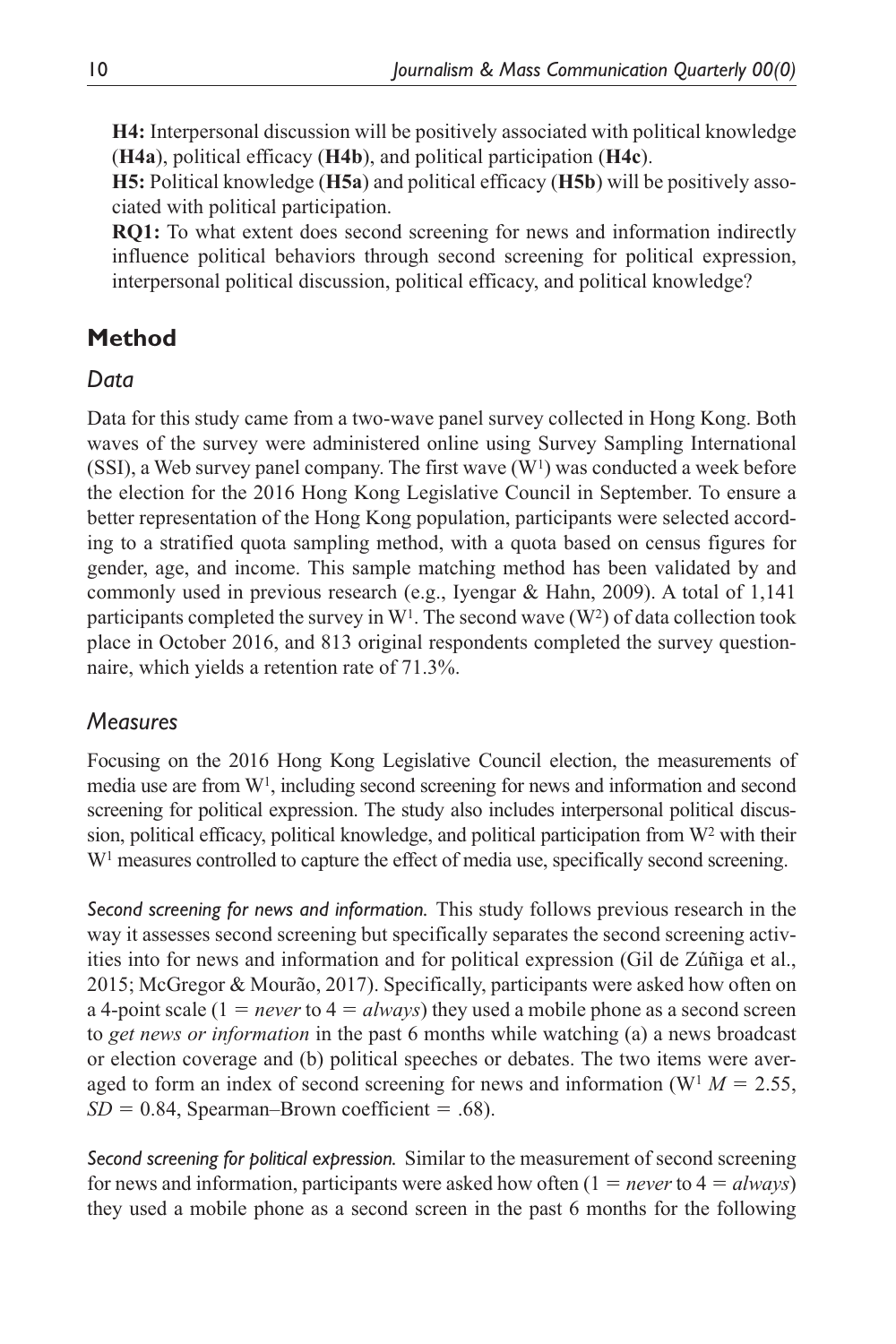activities: (a) express opinions while watching a news broadcast or election coverage, (b) discuss related topics while watching a news broadcast or election coverage, (c) express opinions while watching political speeches or debates, and (d) discuss related topics while watching political speeches or debates. The four items were averaged to form an index of second screening for political expression ( $W<sup>1</sup> M = 2.28$ ,  $SD = 0.87$ ,  $\alpha = .90$ ).

*Interpersonal political discussion.* Using a 4-point scale (1 = *never* to 4 = *always*), respondents were asked the frequency with which they discussed politics or public affairs with people who agreed with them and with those who disagreed with them (e.g., Valenzuela, Kim, & Gil de Zúñiga, 2012). The two items were averaged to form an index of interpersonal political discussion ( $W<sup>1</sup> M = 2.46$ ,  $SD = 0.73$ , Spearman–Brown coefficient = .70;  $W^2 M = 2.26$ ,  $SD = 0.65$ , Spearman–Brown coefficient  $= .71$ ).

*Political efficacy.* Three items measured levels of efficacy on a scale from 1 = *strongly disagree* to 7 = *strongly agree*: "People like me can influence government," "I consider myself well qualified to participate in politics," and "I have a good understanding of the important political issues facing Hong Kong" (W<sup>1</sup>  $M = 3.38$ ,  $SD = 1.34$ ,  $\alpha =$  $.82$ ; W<sup>2</sup>  $M = 3.46$ ,  $SD = 1.31$ ,  $\alpha = .85$ ).

*Political knowledge.* Participants were asked to choose the correct answers to six questions related to the election for the 2016 Hong Kong Legislative Council: "How many members in the Legislative Council are from geographical constituencies?" "Which party has the most members in the Legislative Council?" "Which of the candidates was disqualified during the election?" "Who proposed the ThunderGo plan?" "For how many years is a legislator elected?" and "After the election, which party has become the biggest party in the pro-democracy camp?" For each correct answer, respondents received 1 point. Incorrect and "don't know" answers were coded as 0. The answers were summed up to construct the variable of political knowledge  $(W<sup>2</sup> M = 3.42, SD = 1.46, \alpha = .60).$ <sup>1</sup>

*Political participation.* Following previous studies, respondents were asked if during the past 6 months they had engaged in any of 10 different political activities such as "signed a petition to authorities," "worked or volunteered for related groups," "called or sent a letter to TV stations," "contacted an elected public official," "donated money," and "participated in demonstrations, protests, or marches." Responses to each statement were coded in binary fashion  $(1 = yes, 0 = no)$  and summed into a single index (W<sup>1</sup>  $M = 4.01$ ,  $SD = 3.72$ ,  $\alpha = .95$ ; W<sup>2</sup>  $M = 4.98$ ,  $SD = 3.88$ ,  $\alpha = .95$ ).

*Control variables.* This study controls for the following demographic characteristics: gender (male = 47%), age (*M* = 5.58, *SD* = 2.36, *Mdn* = 40-44 years), education  $(M = 5.99, SD = 1.59, Mdn =$  college degree or professional certificate), household income per month (*M* = 7.26, *SD* = 2.47, *Mdn* = HK\$30,000-HK\$39,999, equivalent to US\$3800-US\$5100). In addition, political interest  $(M = 3.83, SD = 1.56)$ , political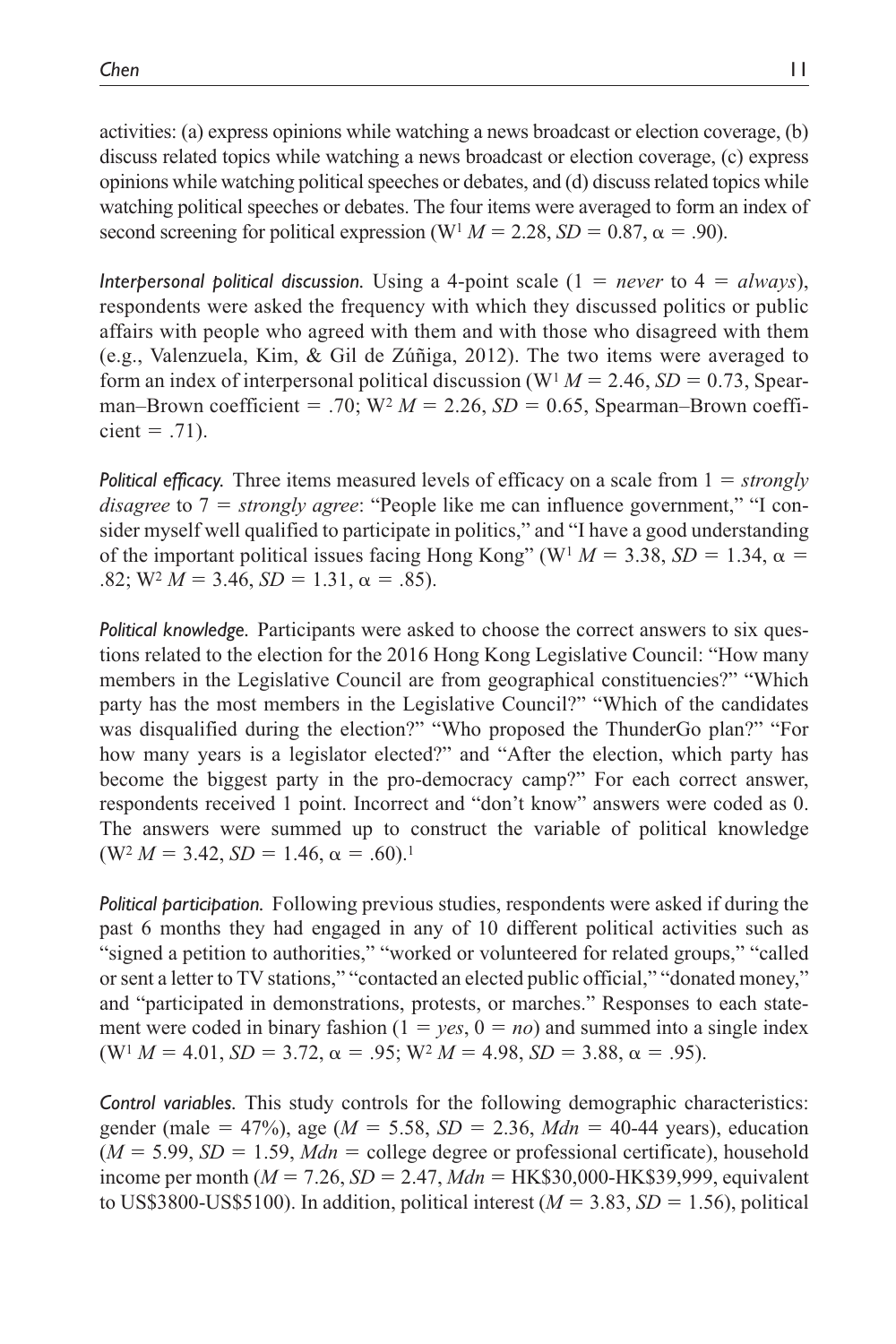|                |                              |                    |         |                   |      |         | O |
|----------------|------------------------------|--------------------|---------|-------------------|------|---------|---|
|                | SS news WI                   |                    |         |                   |      |         |   |
| $\overline{2}$ | SS expression WI             | .76 <sup>***</sup> |         |                   |      |         |   |
| 3              | Discussion W <sub>2</sub>    | $.06*$             | .12 *** |                   |      |         |   |
| 4              | Knowledge W <sub>2</sub>     | $.07*$             | $.10**$ | .16 <sup>≭≉</sup> |      |         |   |
| 5              | Efficacy W <sub>2</sub>      | .09**              | ⊥। ∗∗   | $.07*$            | .03  |         |   |
| 6              | Participation W <sub>2</sub> | .∣4***             | ∣ ?**   | .∣4***            | ∏ ** | .16 $*$ |   |

|  |  | Table I. Partial Correlations of Key Variables. |  |  |
|--|--|-------------------------------------------------|--|--|
|--|--|-------------------------------------------------|--|--|

*Note.* The control variables include age, gender, education, income, political interest, political ideology, and news media use. The corresponding  $W<sup>1</sup>$  measures of political discussion, political efficacy, and political participation are also controlled. SS = second screening;  $W^{\dagger}$  = first wave;  $W^2$  = second wave.  $*_{p}$  < .05.  $*_{p}$  < .01.  $*_{p}$  < .001.

ideology ( $M = 3.65$ ,  $SD = 1.33$ ,  $Mdn$  = neutral), discussion network size (after transforming using the natural logarithm:  $M = .54$ ,  $SD = 0.48$ , skewness = .53), and news media use (averaging TV, online and offline newspaper, radio, and magazine:  $M =$ 4.27,  $SD = 1.27$ ,  $\alpha = .69$ ) are included as control variables.

### **Results**

#### *The Hypothesized and Revised Models*

A structural equation model was conducted using Mplus with maximum likelihood estimation. Given that the study focused on understanding the effect of second screening behavior, the variables representing the first O (i.e., age, gender, income, and education) are residualized to control their confounding effects (e.g., Chan et al., 2017; Jung et al., 2011). Before testing the hypothesized model, the control variables were residualized for each key variable. Table 1 presents the correlation between the variables. In this procedure, all the relationships among the variables can be free from the influence of the control variables (i.e., age, gender, income, education, political interest, political ideology, discussion network size, and news media use). Using the variables with controls residualized, the validity of the proposed model depicted in Figure 1 was tested. The results show a very good fit for the proposed model based on the criteria recommended by Hu and Bentler (1999). The chi-square test of model fit is 3.73 with  $p = 0.06$  and  $df = 1$ , root mean square error of approximation (RMSEA) = .050, comparative fit index (CFI) = .997, Tucker–Lewis index (TLI) = .961, and standardized root mean square residual (SRMR) = .008.

Although the hypothesized model has a good fit, three of the hypothesized relationships are not significant: the direct paths between (a) second screening for news and information and interpersonal discussion (**H1b**:  $\beta = -.07$ ,  $p = .09$ ), (b) second screening for news and information and political knowledge (**H2a**:  $\beta = .00, p =$ .49), and (c) second screening for news and information and political efficacy (**H2b**: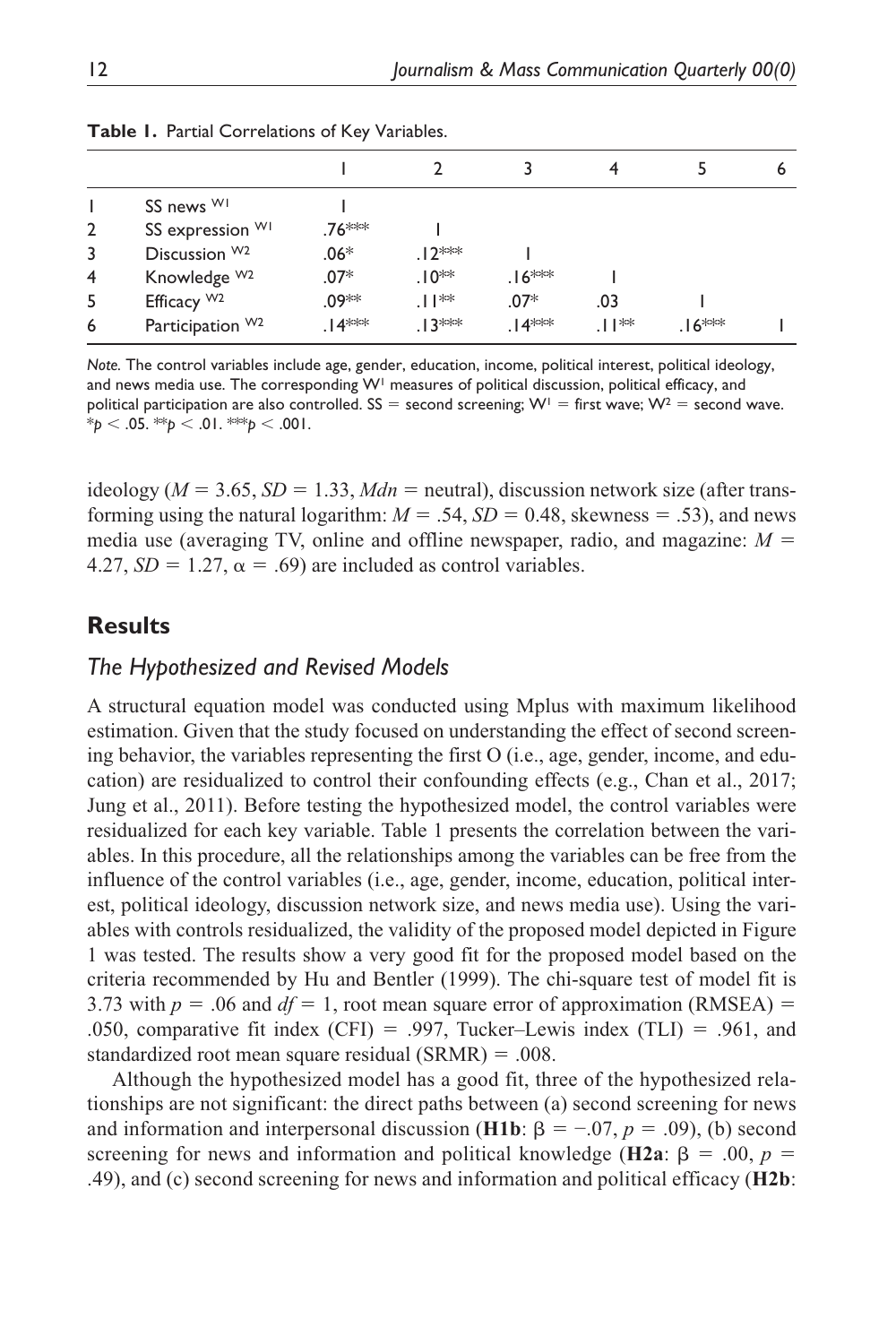

**Figure 2.** The final orientation-stimulus-reasoning-orientation-response model of communication effects with second screening for news and expression. *Note*. Sample size = 813. Goodness of fit:  $χ² = 5.52$ ,  $df = 4$ ,  $p = .24$ ; CFI = .999, TLI = .995, RMSEA = .019, and SRMR = .009. Path entries are standardized coefficients. One-tailed test. The effects of demographic variables (age, gender, education, and income), political interest, political ideology, and discussion network size on endogenous and exogenous variables have been residualized. The corresponding W<sup>1</sup> measures of political discussion, political efficacy, and political participation are also controlled. The solid line indicates that the relationship is significant, whereas the dotted line indicates that the relationship is not significant. The variables included in this analysis accounted for 58% of the variance in second screening for political expression, 1.5% in interpersonal political discussion, 1.7% in political efficacy, 3.3% in political knowledge, and 5.9% in political participation.

 $\beta = -.01$ ,  $p = .44$ ). All other paths are significant, which will be further discussed in the revised model below. All the path coefficients are depicted in Figure 2.

To further refine the model, the three nonsignificant paths  $(p > .05)$  were removed and the model was tested again. Results for the revised model showed a very good fit. The chi-square test of model fit is 5.52 with  $p = .24$  and  $df = 4$ , CFI = .999, TLI = .995, RMSEA = .019, and SRMR = .009. As the hypothesized and the revised models were nested, a chi-square difference test was conducted. The difference in the chisquare statistics between the hypothesized and the revised models was not statistically significant ( $\Delta \chi^2 = 1.79$ ,  $\Delta df = 3$ ,  $p = .62$ ), indicating that the hypothesized model with more parameters did not explain the data significantly better than the revised model. Thus, the revised model with the nonsignificant path removed was preferred because it is more parsimonious.

Inspection of the direct effects along each step of the revised model shows that second screening for news and information was significantly related to second screening for political expression (**H1a**: β = .76,  $p < .001$ ). Second screening for political expression significantly predicted interpersonal political discussion (**H3a**: β = .12,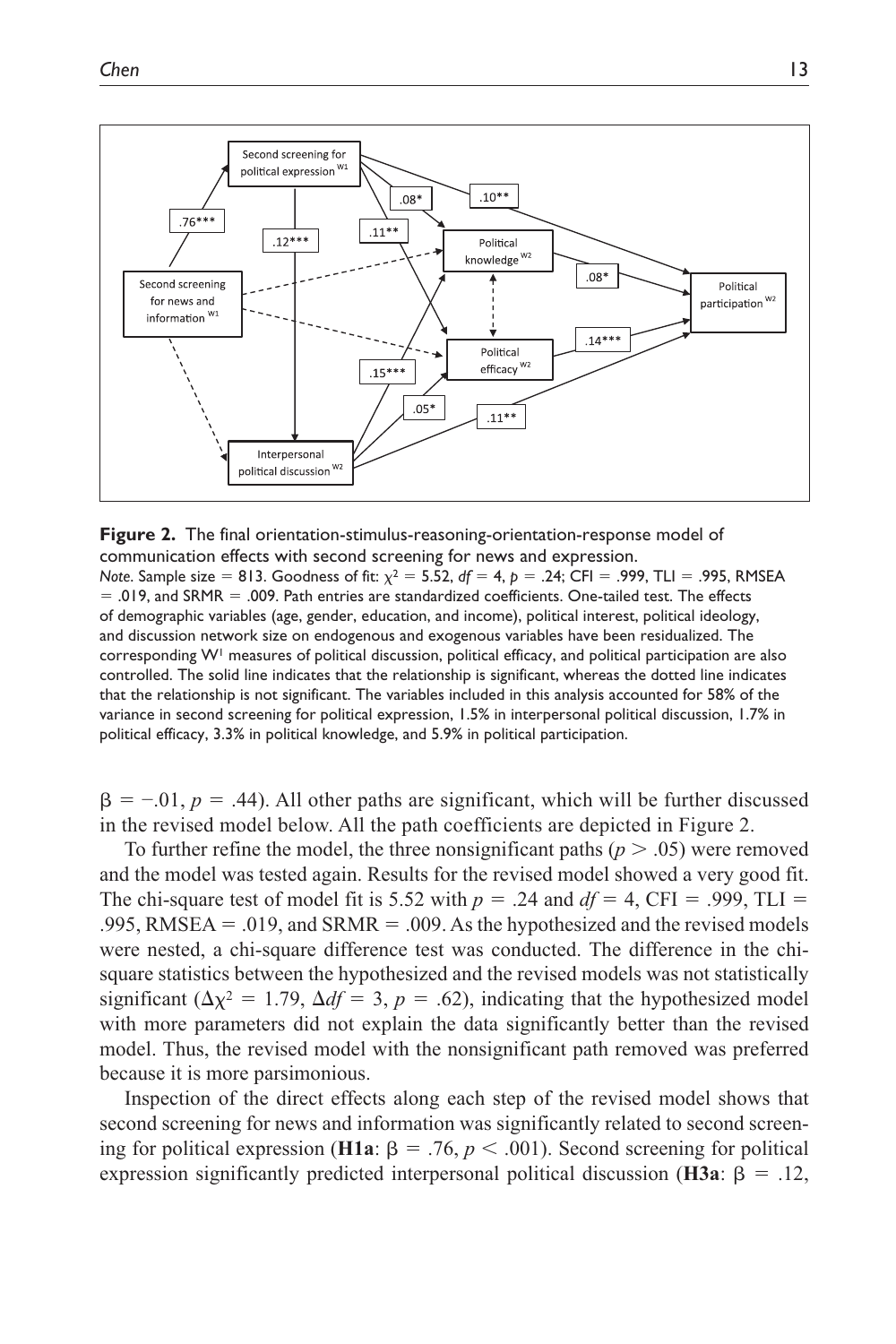| Effects from second screening for news to political participation                                                              |           |
|--------------------------------------------------------------------------------------------------------------------------------|-----------|
| Total indirect                                                                                                                 | $.102***$ |
| Specific indirect                                                                                                              |           |
| SS news $\rightarrow$ SS expression $\rightarrow$ Participation                                                                | $.073**$  |
| SS news $\rightarrow$ SS expression $\rightarrow$ Interpersonal discussion $\rightarrow$ Participation                         | $.010*$   |
| SS news $\rightarrow$ SS expression $\rightarrow$ Efficacy $\rightarrow$ Participation                                         | $.012**$  |
| SS news $\rightarrow$ SS expression $\rightarrow$ Knowledge $\rightarrow$ Participation                                        | $.005*$   |
| SS news $\rightarrow$ SS expression $\rightarrow$ Interpersonal discussion $\rightarrow$ Efficacy $\rightarrow$ Participation  | .001#     |
| SS news $\rightarrow$ SS expression $\rightarrow$ Interpersonal discussion $\rightarrow$ Knowledge $\rightarrow$ Participation | $.001*$   |

**Table 2.** Indirect Effects of SS for News on Political Participation.

*Note.* Standardized regression coefficients  $(\beta)$  reported. SS = second screening. #*p* < .10. \**p* < .05. \*\**p* < .01. \*\*\**p* < .001. One-tailed test.

 $p < .001$ ). Regarding the second orientations (i.e., political knowledge and political efficacy) as the outcome, second screening for expression was significantly related to political knowledge (**H3b**: β = .08, *p* < .05) and political efficacy (**H3c**: β = .11, *p* < .01). Interpersonal discussion was also associated with political knowledge (**H4a**: β = .15, *p* < .001) and political efficacy (**H4b**: β = .05, *p* < .05). Second screening for expression (**H3d**: β = .10, *p* < .01), interpersonal political discussion (**H4c**: β = .11,  $p < .01$ ), political knowledge (**H5a**:  $\beta = .08$ ,  $p < .05$ ), and political efficacy (**H5b**:  $\beta = .14$ ,  $p < .001$ ) was related to political participation.

### *The Indirect Effects*

Further analyses examined the indirect effect of second screening on political participation (**RQ1**). To understand how reasoning behaviors (i.e., second screening for political expression and interpersonal political discussion) and the second orientations (i.e., political efficacy and political knowledge) mediate the relationship between second screening for news and information and political behaviors, Table 2 details the indirect effects. Results show that second screening for news can indirectly influence political participation through the two reasoning behaviors (i.e., second screening for expression and interpersonal political discussion). The two reasoning behaviors further enhance one's cognitive ability and belief in one's competence to participate in politics, which in turn promotes political participation.

More specifically, the findings demonstrate a two-step channel-specific process (i.e., news and informational use  $\rightarrow$  expressive use). First, second screening for news and information leads to second screening for expression. Second, second screening for expression affects political participation through different significant pathways. More specifically, second screening for expression can directly influence cognitive, psychological, and behavioral outcomes. It can also indirectly influence those outcomes through interpersonal political discussion. Second screening as a two-step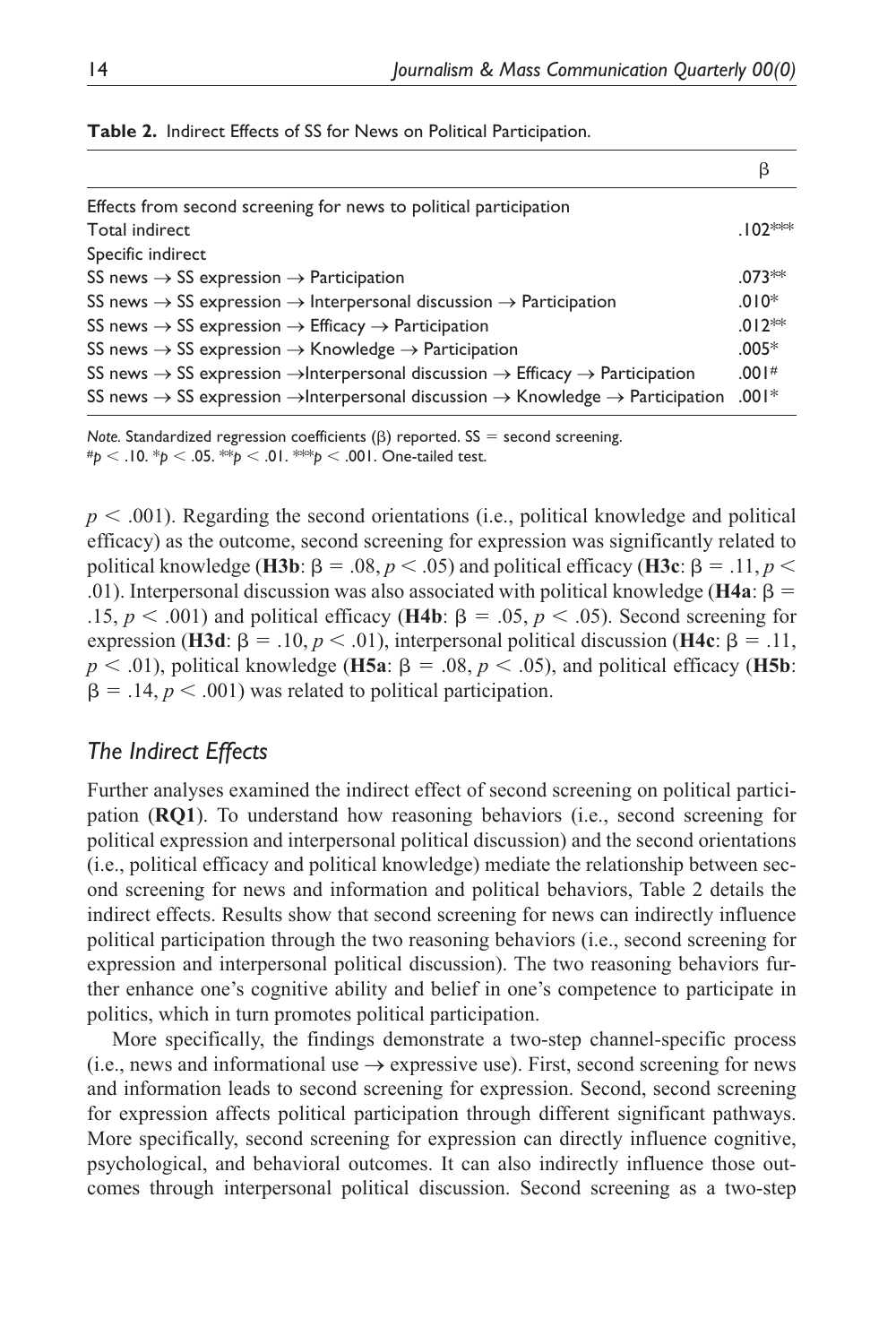channel-specific process accounted for the largest proportion of the total indirect effect in the model.

Findings from the indirect effects show that second screening can facilitate political behaviors through interpersonal discussion, political efficacy, or political knowledge. The findings also demonstrate that political knowledge and efficacy are the two significant second orientations in the model. They represent one's cognitive and psychological engagements that are enhanced by reasoning behaviors and further mobilize political engagement.

# **Discussion**

Second screening plays a significant role in explaining the mechanisms behind the effects of news exposure and political discussion on political engagement in the mobile era. Compared with previous studies that mostly focused on bivariate relationships, this study applies the full O-S-R-O-R model by incorporating second screening for news and information and for expression. The model offers a more comprehensive framework that helps to integrate many important relationships in the second screening literature and facilitates understanding of the influences of different second screening behaviors on cognitive, psychological, and behavioral outcomes in political communication processes.

Results from this study suggest that different forms of second screening behaviors have differential effects on political outcomes in different dimensions. Second screening can be categorized into bundles that consist either of relatively active "lean-forward" practices, such as information-production, or relatively passive "lean-backward" information-reception practices (Vaccari et al., 2015). Findings in this study suggest that second screening for political expression as lean-forward practices that involve opinion expression and conversation has the strongest and most consistent relationships with different modes of political outcomes, including interpersonal political discussion, political knowledge, political efficacy, and political participation. Second screening for news and information as a relatively passive information receiving behavior, however, cannot directly influence reasoning, cognitive, psychological, and behavioral outcomes. Instead, it needs to prompt second screening for expression to further the engagement. In other words, second screening practices can encourage an engaged citizenry only when they mobilize some constructive involvement with opinion expression and conversation about a broadcast event. If people second screen only for additional information about an event and then fail to become part of the conversation through the affordances of mobile phones and social media, they will not be encouraged to further engage in the event. This result is similar to what Vaccari et al. (2015) found, and it may also explain why the current study did not find a significant direct relationship between second screening for news and information and interpersonal political discussion, but only a mediated relationship through second screening for political expression. To sum up, whether second screening is an active or passive bundle of practices matters for participatory democracy.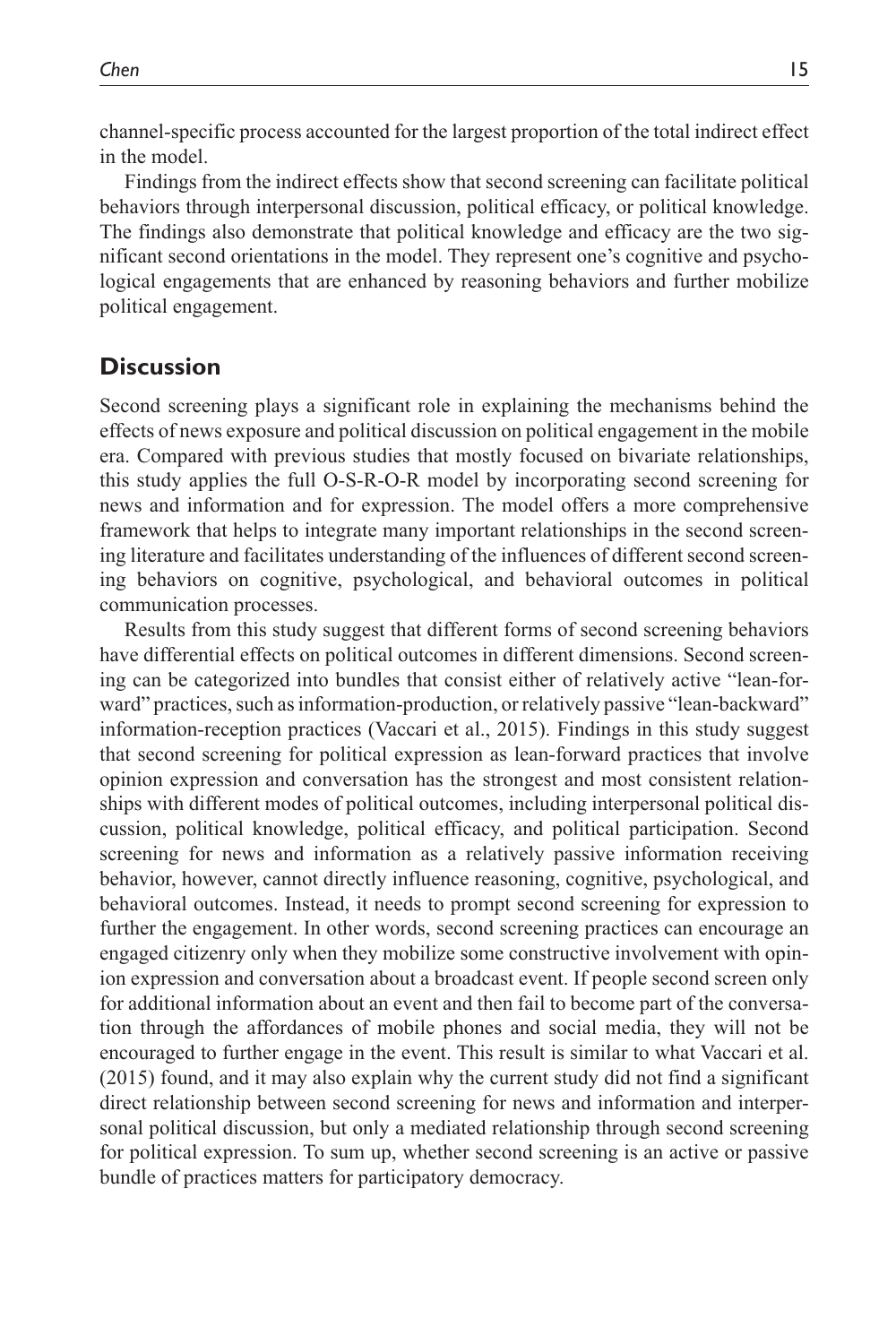Explicating the concept of second screening and differentiating second screening behaviors when examining their effect on political engagement is important. This addresses the limitation of several previous studies that measured second screening in general. This study explores second screening in more detail to specifically focus on second screening for information versus expression, which continues the line of research in which individuals have been found to have different motivations for second screening (i.e., information motivations and discussion motivations; Gil de Zúñiga et al., 2015).

In addition, the findings of this study support the O-S-R-O-R model and add to the literature on the model in a second screen context. In particular, second screening can be part of both the Stimuli and the Reasoning components that are essential to the communication effect and process. This adds another layer to the conceptualization of second screening: it can be not only a complex bundle of practices involving different media and devices, but also a bundle of practices in the communicative mediating process that involves acquiring political information (i.e., Stimuli), and more importantly, actively contributing to conversation (i.e., Reasoning) that can bypass elite discourse and reverse the top-down communication process and effect. This argues against the statement that digital media only facilitates lower threshold activities which cannot contribute to higher threshold endeavors, resulting in what has been referred to as "clicktivism" (Shulman, 2009) and "slacktivism" (Christensen, 2011).

Findings about the O-S-R-O-R model also provide evidence of the positive effect of second screening on political efficacy and political knowledge, which play significant mediating roles in promoting political participation. There have been mixed findings regarding the relationship between second screening and political knowledge in the literature. In addition, the path between second screening and political participation seems to be a large leap when the communication mediation model and the cognitive mediation model both argue that these two factors are important in orienting news media use and expressive behaviors to political participation. Citizens need to believe in their ability to affect politics to be able to take action. They also need to be informed to understand the political process and be involved in the political world. Findings from this study show that second screening, in particular goal-oriented opinion expression, enhances political efficacy and facilitates political learning that will in turn lead to political action. These findings differentiate second screening from media multitasking, which has been found to have negative effects on political knowledge due to the limited cognitive capacity to process information (e.g., Gottfried, Hardy, Holbert, Winneg, & Jamieson, 2017). By contrast, second screening plays a significant role in the development of a healthy participatory democracy by informing the citizenry and mobilizing political participation.

This study contributes not only to the literature on second screening but also to research on mobile phones by examining mobile phones specifically as the second screen. The constantly connected and networked nature of mobile phones has powered the way people keep in touch with their networks and access information. Mobile phones have been indicated as the most-used second screening devices (Vaccari et al., 2015). People are almost always online and on their mobile phones, and easy-to-use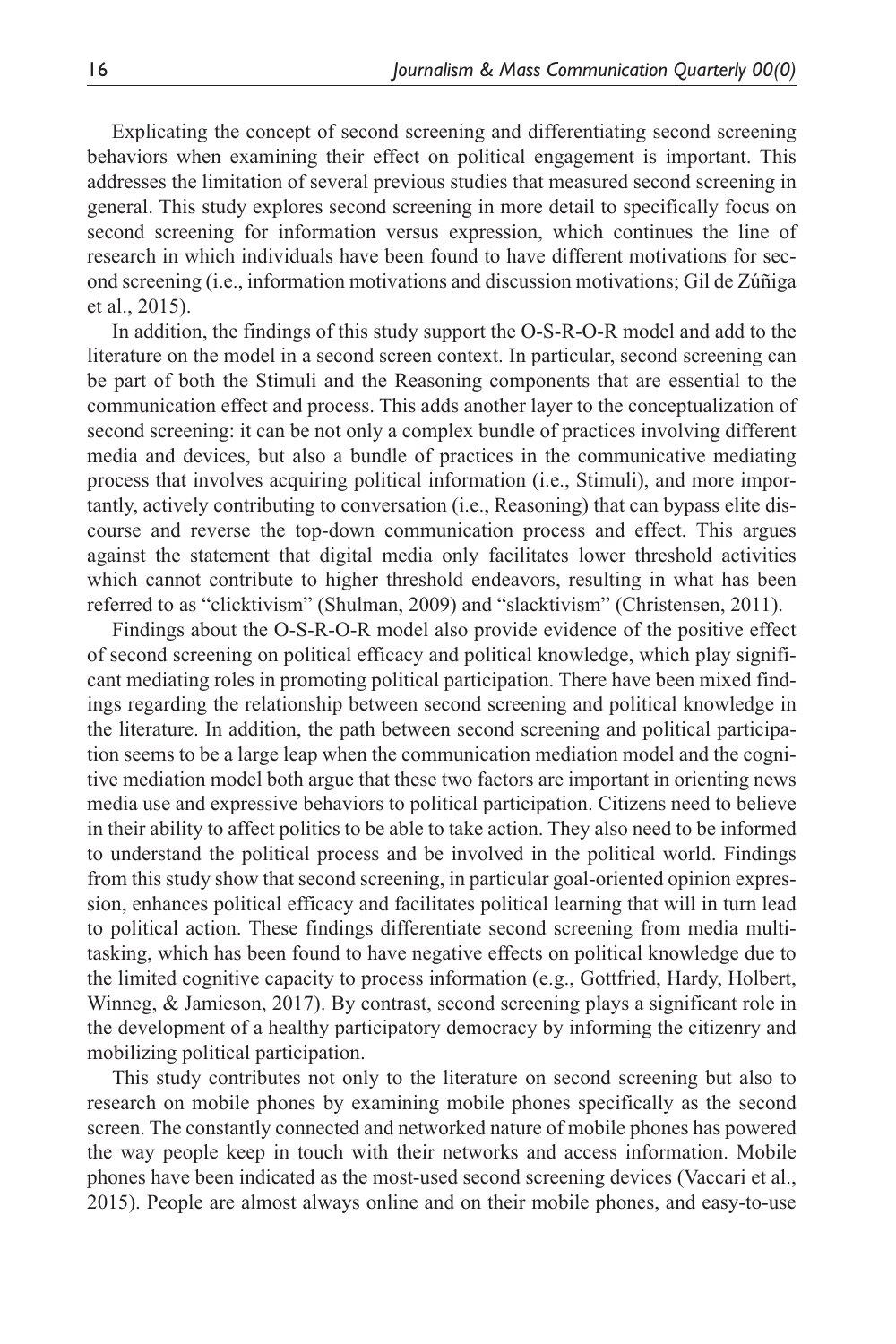apps further contribute to vastly increased mobile phone use (Rainie & Wellman, 2014). Thus, not only does second screening largely involve social media use, but it is also a practice that is most likely to take place on a mobile phone due to its constant accessibility, connectivity, and high penetration rate, particularly in Hong Kong where this study was conducted. The Nielsen Media Index (2018) suggests that more people use mobile phones than PCs or tablets to go on the Internet in Hong Kong. Therefore, this study provides insight into a specific hybrid mode of second screen practices that involve mobile phone use. With a great deal of information being exchanged, second screening's instant and reflective features on a mobile phone spur citizens' engagement in politics in cognitive, psychological, and behavioral dimensions.

There are several limitations to be considered when interpreting the results of this study. Methodologically, the two-wave nationally representative panel data used in this study help to establish a causal order between second screening and the political outcomes in the cognitive, psychological, and behavioral dimensions and to provide a picture that illustrates the O-S-R-O-R process that can be generalized to a broader population. The two waves are about 1 month apart, ensuring a high retention rate (71.3%). The short period between waves, however, may raise some questions about the extent to which this study can draw clear causal relationships. Furthermore, it may not be easy to trace the causes and effects when it comes to the relationships between Stimuli and Reasoning and between the second Orientations and the final Response because the variables were measured in the same waves. Thus, findings from the study cannot rule out every potential alternative explanation for the political outcomes. Future researchers should collect data from multiple waves to draw a more conclusive causal effect from the O-S-R-O-R model.

Another limitation is in the measurement of second screening as the study only captures two types of second screening behaviors: (a) news and informational use and (b) expressive and conversational behaviors. Future researchers may wish to probe the level of information diversity on second screening. As second screening occurs primarily on social media (Freelon & Karpf, 2015; Giglietto & Selva, 2014) and social media are likely to facilitate exposure to heterogeneous information (Kim, 2011), it is important to explore what kind of news and information people read and what they express on the second screen. Whether second screening keeps people in their echo chamber or expands their point of view matters because second screening can serve as a channel to assess oppositional and alternative information, which helps to enhance cognitive abilities, enlarge argument repertoire, and contribute to deliberative democracy. Future researchers may consider including nonpolitical second screening behaviors to grasp a more comprehensive understanding of second screening behaviors. As this research focuses on mobile phones as the second screen, future studies may address more comprehensive questions regarding the use of second screening devices to understand whether the effects of second screening may differ.

While attempting to clarify the communication process in the second screening context, this study focuses on the 2016 election of the Hong Kong Legislative Council. More research is needed to explore the role of second screening in different political contexts. For example, second screening can be used to pay attention to a specific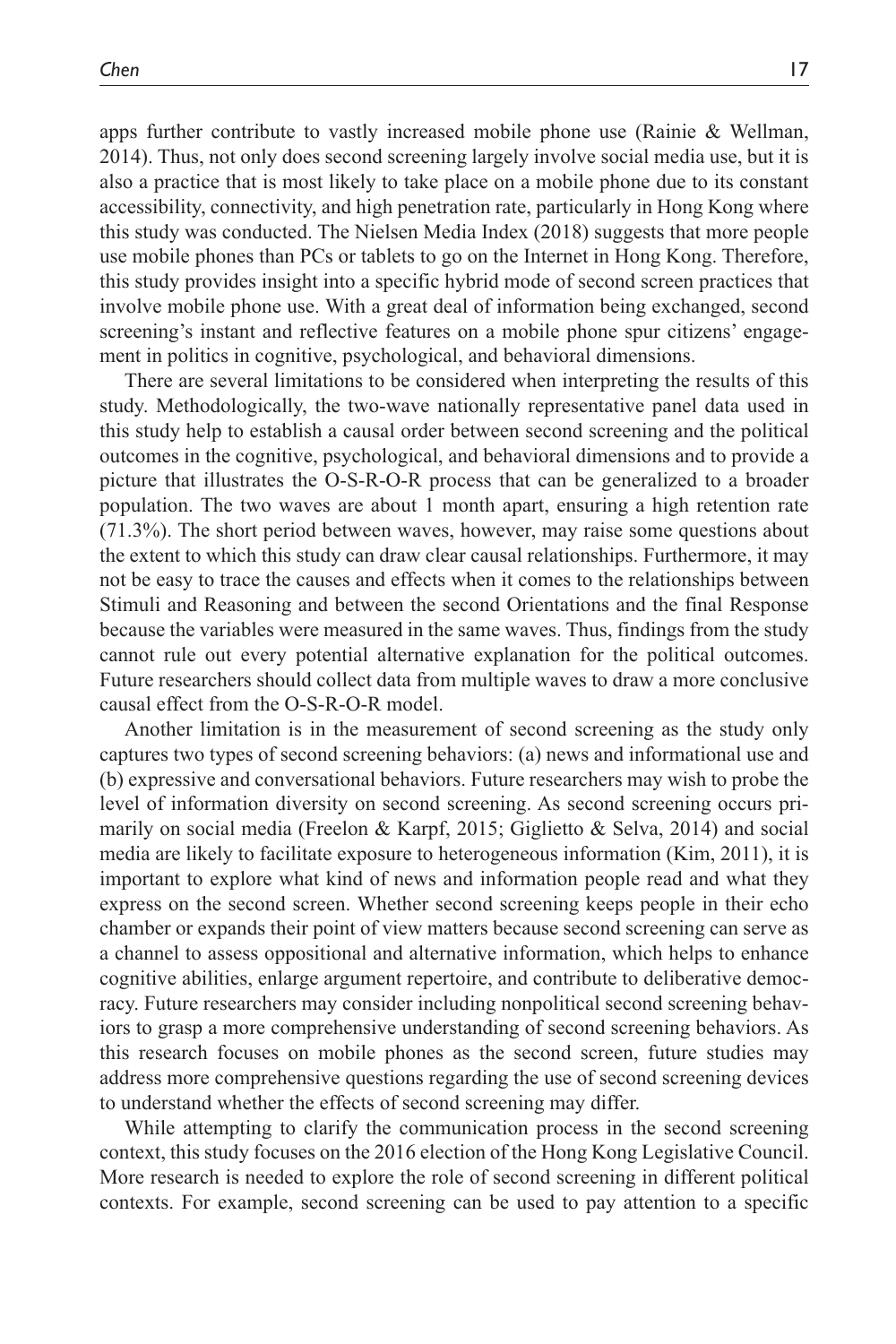political issue. Thus, the model can be examined to understand issue publics and their issue specificity (Chen, 2018a; Kim, 2009). The model can also be extended to explore more indirect and conditional effects (Valkenburg & Peter, 2013). For instance, what motivates people to second screen and leads to political consequences? Furthermore, under what conditions can the communication process be enhanced?

Despite these limitations, this study contributes to the literature by testing the complete O-S-R-O-R model with the role of second screening considered and clarifies the reasoning process in the context of second screening. The findings, therefore, shed valuable light on the effects of second screening on political engagement in the mobile era and provide evidence that this hybrid media practice facilitates different pathways to engage in politics.

#### **Declaration of Conflicting Interests**

The author(s) declared no potential conflicts of interest with respect to the research, authorship, and/or publication of this article.

### **Funding**

The author disclosed receipt of the following financial support for the research, authorship, and/ or publication of this article: This work was supported by grants from the Research Grants Council of the Hong Kong Special Administrative Region, China (CUHK 24613415), and the C-Centre of the School of Journalism and Communication, the Chinese University of Hong Kong (SS16576).

### **ORCID iD**

Hsuan-Ting Chen **D** <https://orcid.org/0000-0003-3140-5169>

#### **Note**

1. Political knowledge is only measured in the second wave  $(W^2)$  to avoid the testing effect. To compensate for this issue, another model with political knowledge replaced by cognitive elaboration was tested in  $W^2$  with the first wave  $(W^1)$  measure controlled. The results remain very similar. The only difference is that there is a significant relationship between cognitive elaboration and political efficacy ( $b = .09$ ,  $SE = 0.04$ ,  $p < .05$ ), but not between political knowledge and political efficacy ( $b = .02$ ,  $SE = 0.04$ ,  $p = .64$ ).

### **References**

- Action figures: How second screens are transforming tv viewing. (2013, July 6). *Nielsen*. Retrieved from [http://www.nielsen.com/us/en/insights/news/2013/action-figures–how-sec](http://www.nielsen.com/us/en/insights/news/2013/action-figures�how-second-screens-are-transforming-tv-viewing.html)[ond-screens-are-transforming-tv-viewing.html](http://www.nielsen.com/us/en/insights/news/2013/action-figures�how-second-screens-are-transforming-tv-viewing.html)
- Barnidge, M., Gil de Zúñiga, H., & Diehl, T. (2017). Second screening and political persuasion on social media. *Journal of Broadcasting & Electronic Media*, *61*, 309-331. doi:10.1080/0 8838151.2017.1309416
- Benhabib, S. (1996). Toward a deliberative model of democratic legitimacy. In S. Benhabib (Ed.), *Democracy and difference* (pp. 67-94). Princeton, NJ: Princeton University Press.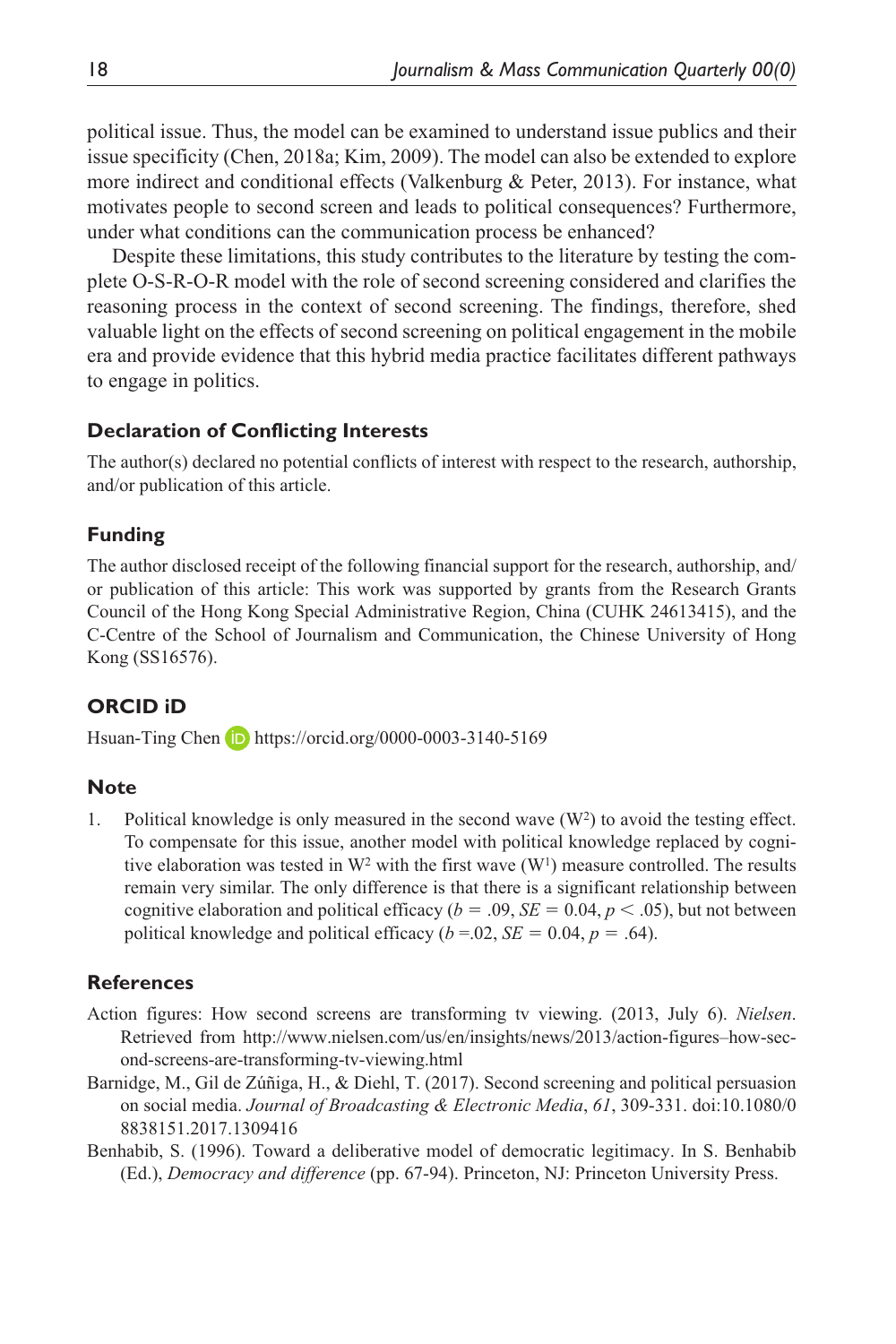- Campbell, A., Gurin, G., & Miller, W. E. (1954). *The voter decides*. Evanston, IL: Row, Peterson.
- Campbell, S. W., & Kwak, N. (2011). Political involvement in "mobilized" society: The interactive relationships among mobile communication, network characteristics, and political participation. *Journal of Communication*, *61*, 1005-1024. doi:10.1111/j.1460- 2466.2011.01601.x
- Chadwick, A. (2013). *The hybrid media system: Politics and power*. New York, NY: Oxford University Press.
- Chadwick, A., O'Loughlin, B., & Vaccari, C. (2017). Why people dual screen political debates and why it matters for democratic engagement. *Journal of Broadcasting & Electronic Media*, *61*, 220-239. doi:10.1080/08838151.2017.1309415
- Chan, M., Chen, H.-T., & Lee, F. L. F. (2017). Examining the roles of mobile and social media in political participation: A cross-national analysis of three Asian societies using a communication mediation approach. *New Media & Society*, *19*, 2003-2021. doi:10.1177/1461444816653190
- Chen, H.-T. (2018a). Personal issue importance and motivated-reasoning goals for pro- and counterattitudinal exposure: A moderated mediation model of motivations and information selectivity on elaborative reasoning. *International Journal of Public Opinion Research*, *30*, 607-630. doi:10.1093/ijpor/edx016
- Chen, H.-T. (2018b). Spiral of silence on social media and the moderating role of disagreement and publicness in the network: Analyzing expressive and withdrawal behaviors. *New Media & Society*, *20*, 3917-3936. doi:10.1177/1461444818763384
- Cho, J., Shah, D. V., McLeod, J. M., McLeod, D. M., Scholl, R. M., & Gotlieb, M. R. (2009). Campaigns, reflection, and deliberation: Advancing an O-S-R-O-R model of communication effects. *Communication Theory*, *19*, 66-88. doi:10.1111/j.1468-2885.2008.01333.x
- Christensen, H. S. (2011). Political activities on the Internet: Slacktivism or political participation by other means? *First Monday*, *16*(2). doi:10.5210/fm.v16i2.3336
- Delli Carpini, M. X., & Keeter, S. (1996). *What Americans know about politics and why it matters*. New Haven, CT: Yale University Press.
- Dimitrova, D. V., Shehata, A., Strömbäck, J., & Nord, L. W. (2014). The effects of digital media on political knowledge and participation in election campaigns: Evidence from panel data. *Communication Research*, *41*, 95-118. doi:10.1177/0093650211426004
- Eveland, W. P., Jr. (2001). The cognitive mediation model of learning from the news. *Communication Research*, *28*, 571-601. doi:10.1177/009365001028005001
- Eveland, W. P., Jr. (2002). News information processing as mediator of the relationship between motivations and political knowledge. *Journalism & Mass Communication Quarterly*, *79*, 26-40.
- Eveland, W. P., Jr., Hayes, A. F., Shah, D., & Kwak, N. (2005). Understanding the relationship between communication and political knowledge: A model comparison approach using panel data. *Political Communication*, *22*, 423-446.
- Freelon, D., & Karpf, D. (2015). Of big birds and bayonets: Hybrid Twitter interactivity in the 2012 Presidential debates. *Information, Communication & Society*, *18*, 390-406. doi:10.10 80/1369118X.2014.952659
- Giglietto, F., & Selva, D. (2014). Second screen and participation: A content analysis on a full season dataset of tweets. *Journal of Communication*, *64*, 260-277.
- Gil de Zúñiga, H., Garcia-Perdomo, V., & McGregor, S. C. (2015). What is second screening? Exploring motivations of second screen use and its effect on online political participation. *Journal of Communication*, *65*, 793-815. doi:10.1111/jcom.12174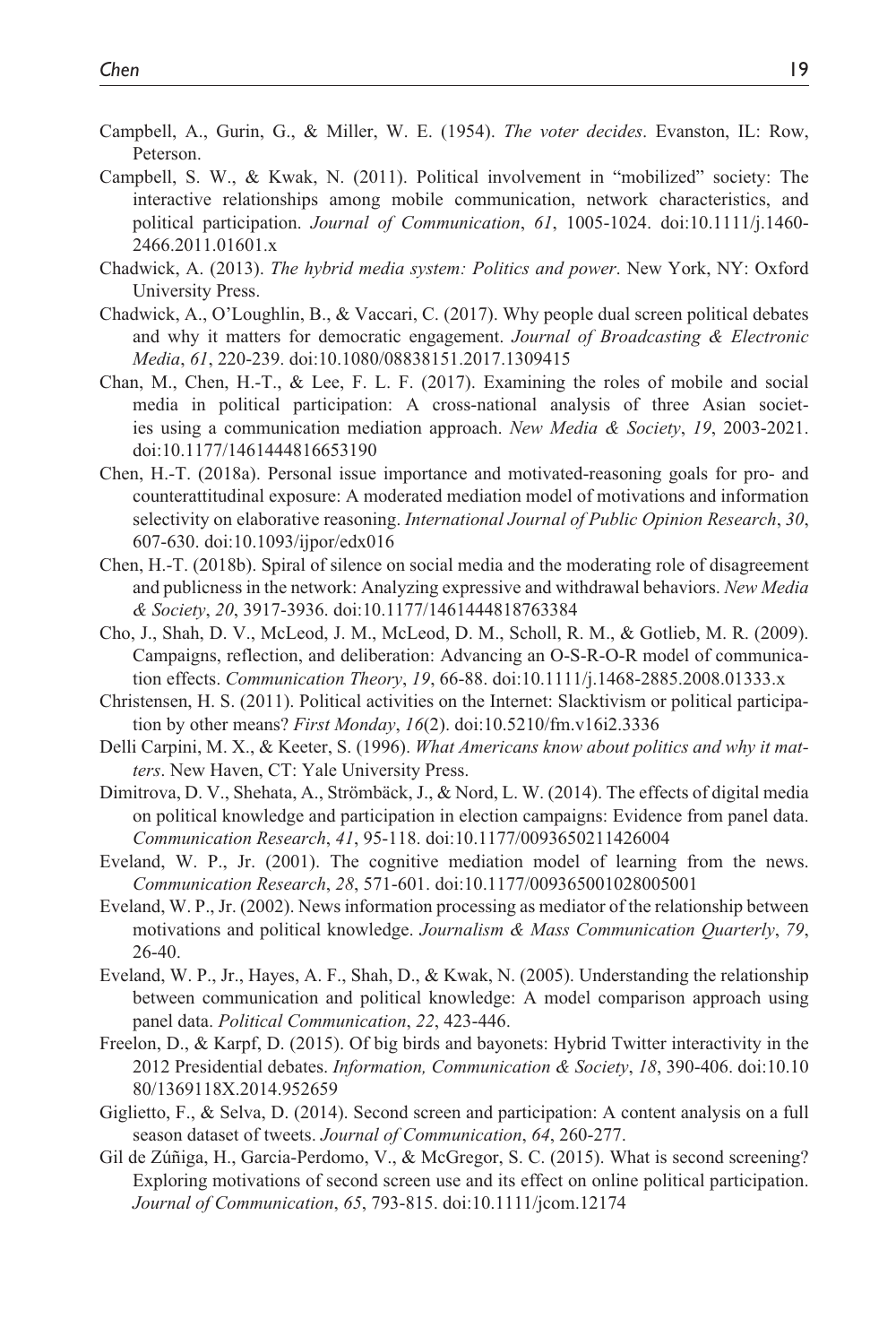- Gil de Zúñiga, H., & Liu, J. H. (2017). Second screening politics in the social media sphere: Advancing research on dual screen use in political communication with evidence from 20 countries. *Journal of Broadcasting & Electronic Media*, *61*, 193-219. doi:10.1080/088381 51.2017.1309420
- Gil de Zúñiga, H., Molyneux, L., & Zheng, P. (2014). Social media, political expression, and political participation: Panel analysis of lagged and concurrent relationships. *Journal of Communication*, *64*, 612-634. doi:10.1111/jcom.12103
- Goh, D. (2015). Narrowing the knowledge gap: The role of alternative online media in an authoritarian press system. *Journalism & Mass Communication Quarterly*, *92*, 877-897. doi:10.1177/1077699015596336
- Gottfried, J. A., Hardy, B. W., Holbert, R. L., Winneg, K. M., & Jamieson, K. H. (2017). The changing nature of political debate consumption: Social media, multitasking, and knowledge acquisition. *Political Communication*, *34*, 172-199. doi:10.1080/10584609.2016.115 4120
- Hu, L-t., & Bentler, P. M. (1999). Cutoff criteria for fit indexes in covariance structure analysis: Conventional criteria versus new alternatives. *Structural Equation Modeling: A Multidisciplinary Journal*, *6*(1), 1-55. doi:10.1080/10705519909540118
- Huber, B., Gil de Zúñiga, H., Diehl, T., & Liu, J. (2019). Effects of second screening: Building social media social capital through dual screen use. *Human Communication Research*, *45*, 334-365. doi:10.1093/hcr/hqz004
- Iyengar, S., & Hahn, K. S. (2009). Red media, blue media: Evidence of ideological selectivity in media use. *Journal of Communication*, *59*(1), 19-39. doi:10.1111/j.1460-2466.2008.01402.x
- Jung, N., Kim, Y., & Gil de Zúñiga, H. (2011). The mediating role of knowledge and efficacy in the effects of communication on political participation. *Mass Communication & Society*, *14*, 407-430.
- Kenski, K., & Stroud, N. J. (2006). Connections between Internet use and political efficacy, knowledge, and participation. *Journal of Broadcasting & Electronic Media*, *50*, 173-192.
- Kim, J., Wyatt, R. O., & Katz, E. (1999). News, talk, opinion, participation: The part played by conversation in deliberative democracy. *Political Communication*, *16*, 361-385. doi:10.1080/105846099198541
- Kim, Y. (2011). The contribution of social network sites to exposure to political difference: The relationships among SNSs, online political messaging, and exposure to cross-cutting perspectives. *Computers in Human Behavior*, *27*, 971-977. doi:10.1016/j.chb.2010.12.001
- Kim, Y., Chen, H.-T., & Wang, Y. (2016). Living in the smartphone age: Examining the conditional indirect effects of mobile phone use on political participation. *Journal of Broadcasting & Electronic Media*, *60*, 694-713. doi:10.1080/08838151.2016.1203318
- Kim, Y. M. (2009). Issue publics in the new information environment: Selectivity, domain, specificity, and extremity. *Communication Research*, *36*, 254-284. doi:10.1177/0093650208330253
- Lee, H., Kwak, N., Campbell, S. W., & Ling, R. (2014). Mobile communication and political participation in South Korea: Examining the intersections between informational and relational uses. *Computers in Human Behavior*, *38*, 85-92. doi:10.1016/j.chb.2014.05.017
- McGregor, S. C., & Mourão, R. R. (2017). Second screening Donald Trump: Conditional indirect effects on political participation. *Journal of Broadcasting & Electronic Media*, *61*, 264-290. doi:10.1080/08838151.2017.1309418
- McLeod, J. M., Kosicki, G. M., & McLeod, D. M. (2002). Resurveying the boundaries of political communications effects. In J. Bryant & D. Zillmann (Eds.), *Media effects: Advances in theory and research* (pp. 215-235). Mahwah, NJ: Lawrence Erlbaum.